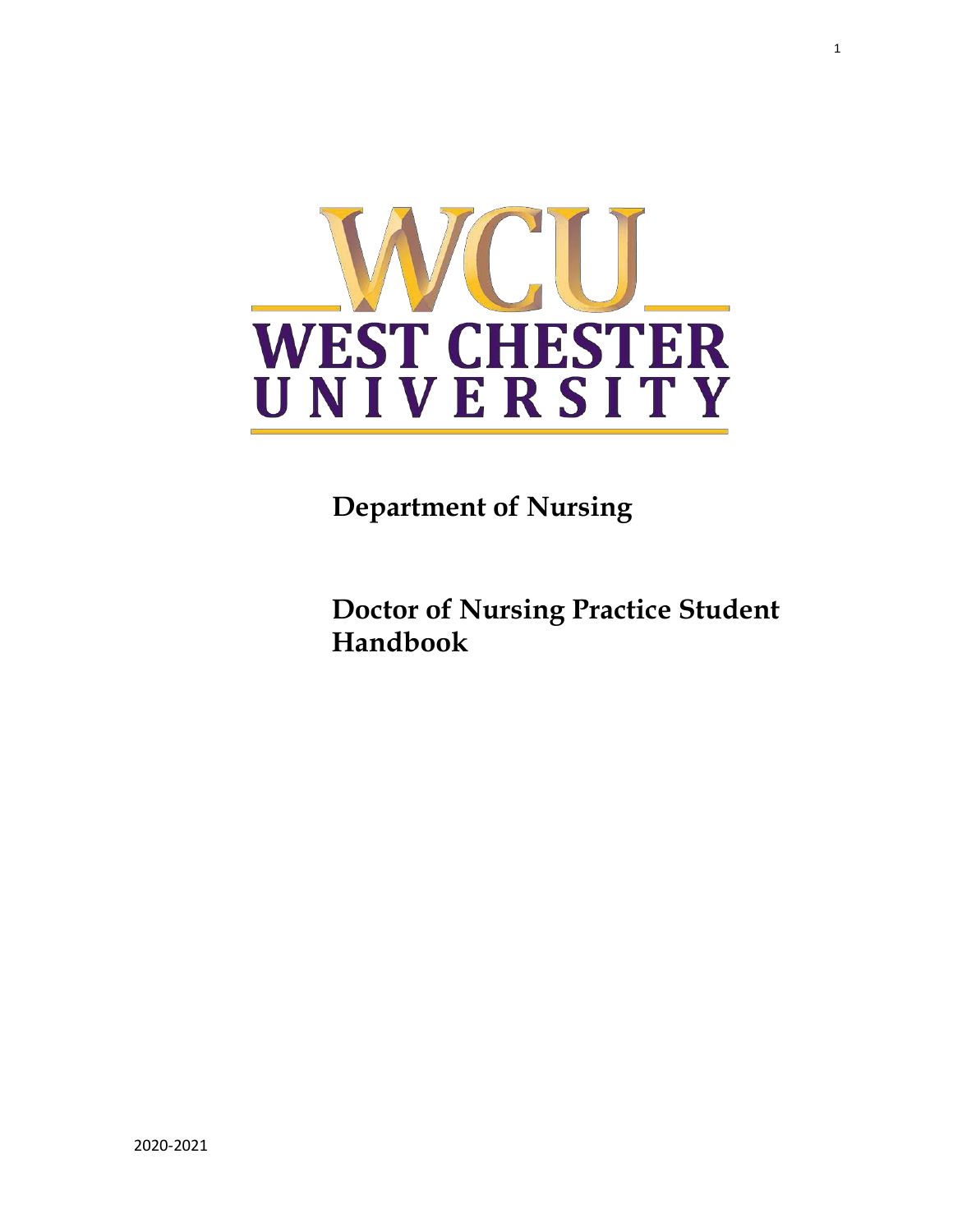Welcome to West Chester University and the Department of Nursing graduate program. We hope that you will find your experience here to be challenging and rewarding.

This handbook supplements the current West Chester University Graduate catalog and other university publications. The guide includes valuable information for your success in the Program. You are strongly encouraged to keep and refer to this handbook throughout your course of study.

Please note that the material in this handbook is subject to change as University or department policies are revised. Your advisor is there to guide you, but it is still your responsibility to complete all requirements, conform to policies in force, and meet all deadlines. Periodic checking of the Department and University website and consultation with your advisor can help to prevent an untimely delay in your date of graduation or problems with your practice experiences.

We look forward to a rewarding association with you and hope you will take advantage of all that our Department and the University have to offer.

The Graduate Faculty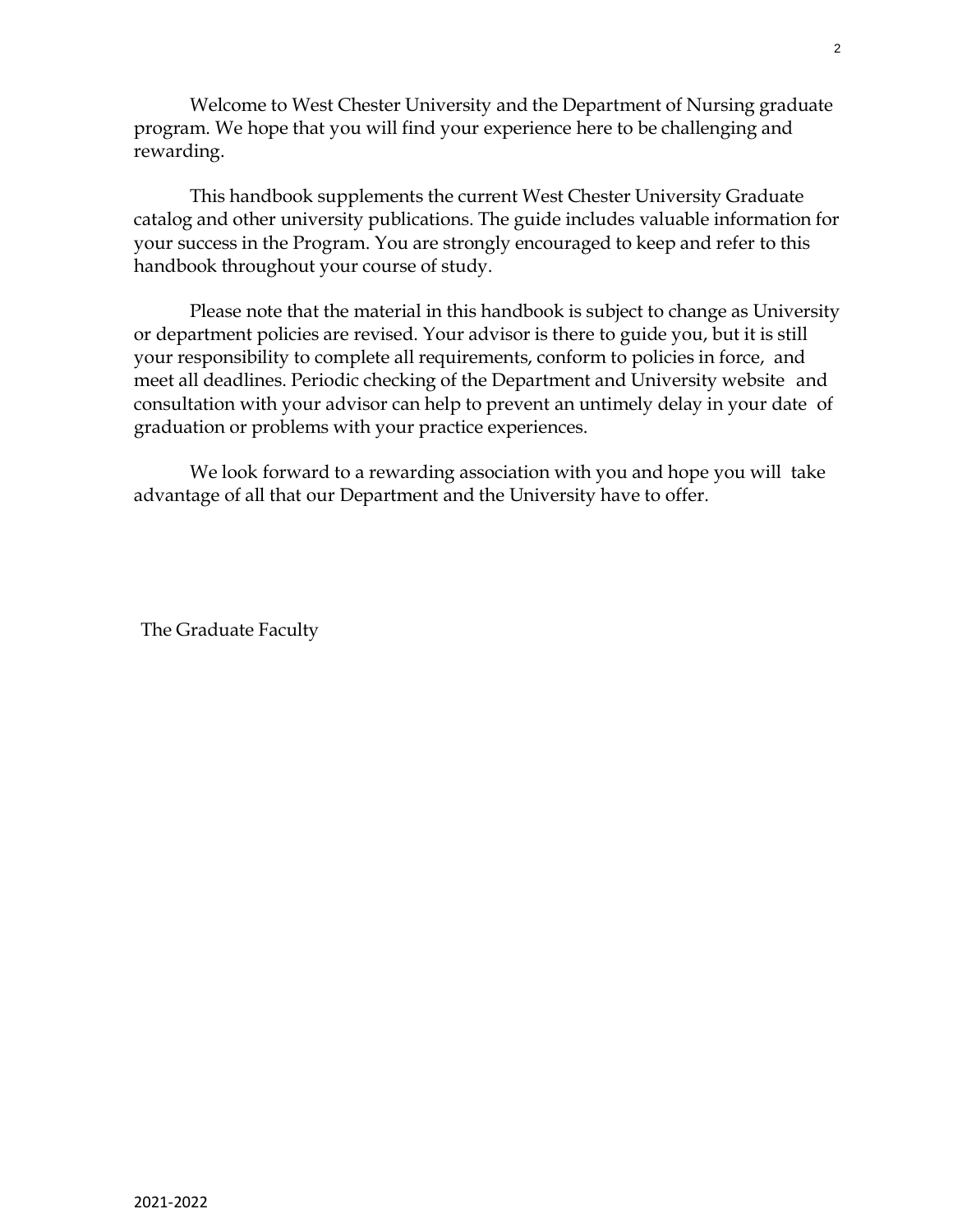|                            | West Chester                            |  |
|----------------------------|-----------------------------------------|--|
| Department Information     | University                              |  |
|                            | Department of                           |  |
|                            | Nursing                                 |  |
|                            | Phone: 610-436-2219                     |  |
|                            | Fax: 610-436-3083                       |  |
|                            |                                         |  |
|                            |                                         |  |
|                            |                                         |  |
| Department Chairperson     | Cheryl Schlamb, DNP, CRNP               |  |
|                            | Associate Professor                     |  |
|                            | cschlamb@wcupa.edu                      |  |
|                            | $(610)738 - 0544$                       |  |
| Graduate Program Director: | Veronica Wilbur PhD, FNP, CNE, FAANP    |  |
|                            | Associate Professor                     |  |
|                            | vwilbur@wcupa.edu                       |  |
|                            | $(610)436 - 2839$                       |  |
|                            |                                         |  |
|                            | Jacquelyn Owens, DNP, RN, FNP-BC        |  |
|                            | <b>Adjunct Faculty</b>                  |  |
|                            | jowens@wcupa.edu                        |  |
|                            |                                         |  |
|                            | Cheryl Monturo, PhD, MBE, ACNP-BC       |  |
|                            | cmonturo@wcupa.edu                      |  |
|                            | $(610)436 - 2693$                       |  |
|                            |                                         |  |
|                            | Deb Mandel Ph.D., MSN, RNC-OB           |  |
|                            | dmandel@wcupa.edu                       |  |
|                            |                                         |  |
|                            | Megan Mraz RN, MSN, PhD                 |  |
|                            | mmraz@wcupa.edu                         |  |
|                            | $(610)436 - 3474$                       |  |
|                            |                                         |  |
|                            | Cheryl Schlamb, DNP, CRNP               |  |
|                            |                                         |  |
|                            | Veronica Wilbur PhD, FNP, CNE, FAANP    |  |
|                            |                                         |  |
|                            |                                         |  |
|                            |                                         |  |
|                            |                                         |  |
|                            |                                         |  |
|                            |                                         |  |
| Administrative Assistant   | Cynthia Pistritto                       |  |
|                            | cpistritto@wcupa.edu<br>$(610)430-4181$ |  |
|                            |                                         |  |
| Secretary                  | Stacey Pedicone (610)436-4181           |  |
|                            | spedicone@wcupa.edu                     |  |
|                            |                                         |  |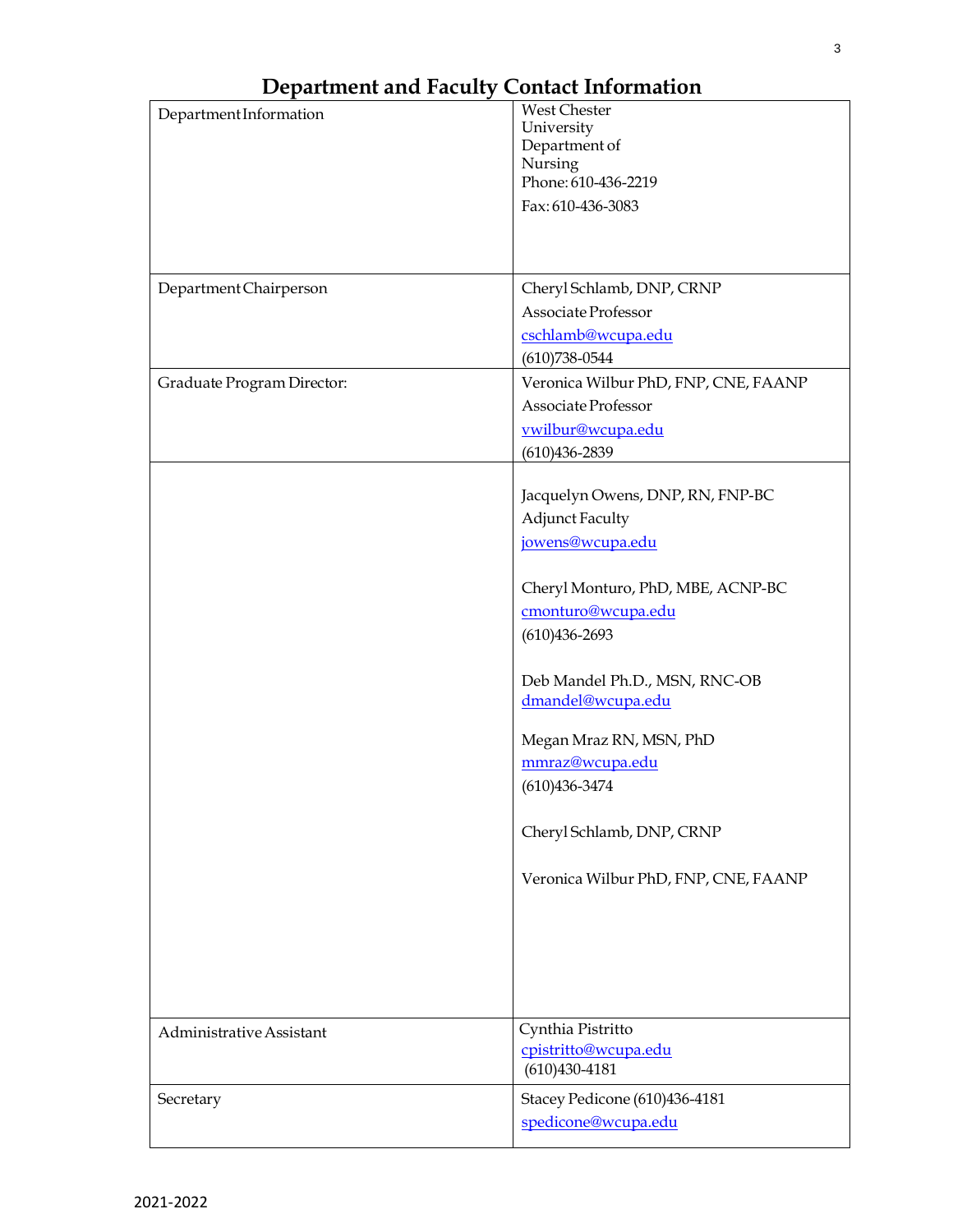#### **Mission Statement & Philosophy**

The mission of the West Chester University Department of Nursing is to provide the highest quality of undergraduate and graduate nursing education to students who come from diverse populations. All graduates are prepared to provide evidencebased quality nursing care, and to become nursing leaders within the nursing profession. The baccalaureate program provides the art and scientific foundations of entry into nursing practice. The graduate programs provide preparation into advanced nursing practice and education roles; thereby, giving students the ability to synthesize knowledge, strengthen communication, and empowerment to promote health care. The Doctor of Nursing Practice program further prepares advanced practice nurses at the highest level to fully evaluate and contribute to increasingly complex health care systems. These contributions are based on contemporary nursing science, organizational, political, cultural, and economic principles. Graduates of these nursing programs will be professionals capable of assuming leadership in present and emerging health care roles, citizens who contribute to society and who are committed to life-long learning and personal development.

The Department of Nursing affirms the WCU Vision, Mission and Values Statements and the College of Health Sciences Mission Statement. It shares the University's commitment to teaching, research, and service to individuals, families, communities and populations. The following statement reflects the Department of Nursing's philosophical beliefs.

The Department of Nursing recognizes that individuals, families, communities and populations are entitled to optimum health and quality health care. Nurses play an integral role in health promotion, disease prevention and enhancing the quality of life throughout the lifespan. According to the ANA "nursing is the protection, promotion and optimization of health and abilities, prevention of illness and injury, alleviation of suffering through the diagnosis and treatment of human response and advocacy in the care of individuals, families, communities and populations." Advanced practice nursing roles include expert clinician, educator, researcher, consultant, and leader. The nursing programs at West Chester University recognize the responsibility to provide innovative educational programs that reflect the growing needs and current trends of diverse populations.

The faculty of the Department of Nursing provide a caring and supportive environment while respecting the diversity of the student body and communities which it serves. The University community cultivates and supports faculty/student collaboration and mentoring. The students are treated as individuals with unique qualities and learning needs. Through professional actions, the faculty reflects the Department's philosophy of excellence in nursing practice, creation of evidence-based research, establishing strong interdisciplinary associations and fostering supportive relationships with colleagues, students, and the community.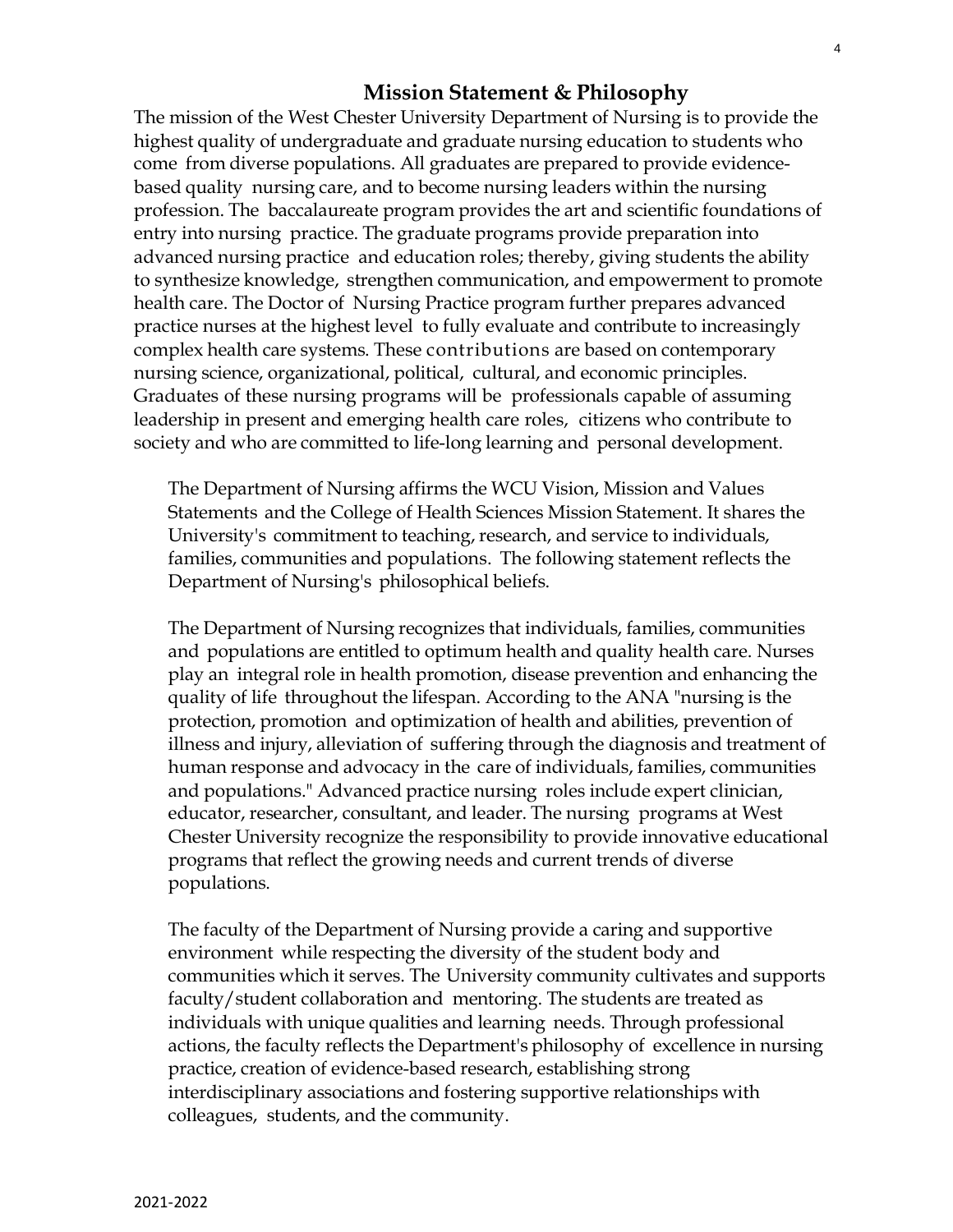The 2008 AACN *Essentials* document (*The Essentials of Baccalaureate Education),* the 2011 AACN *Essentials* document (*The Essentials of Master's Education),* and the 2006 AACN *Essentials* document (*The Essentials of Doctoral Education for Advanced Nursing Practice*) provide structure forthe curriculum content of all programs. The faculty designed programs facilitate the students' abilities to creatively respond to a continuously changing health system. Innovative educational experiences are cooperatively planned to meet the needs of both the students and clients empowering them in the nursing- client partnership. The interpretation, development and implementation of ethical evidence-based research are stressed throughout the educational process.

Ethical decision making, accountability, critical thinking, and effective communication skills are emphasized. This is achieved by the application of nursing theory and empirical evidence to professional practice. All programs promote lifelong learning, leadership, and prepare the student for advance professional degrees or post-doctoral studies. *December 2015*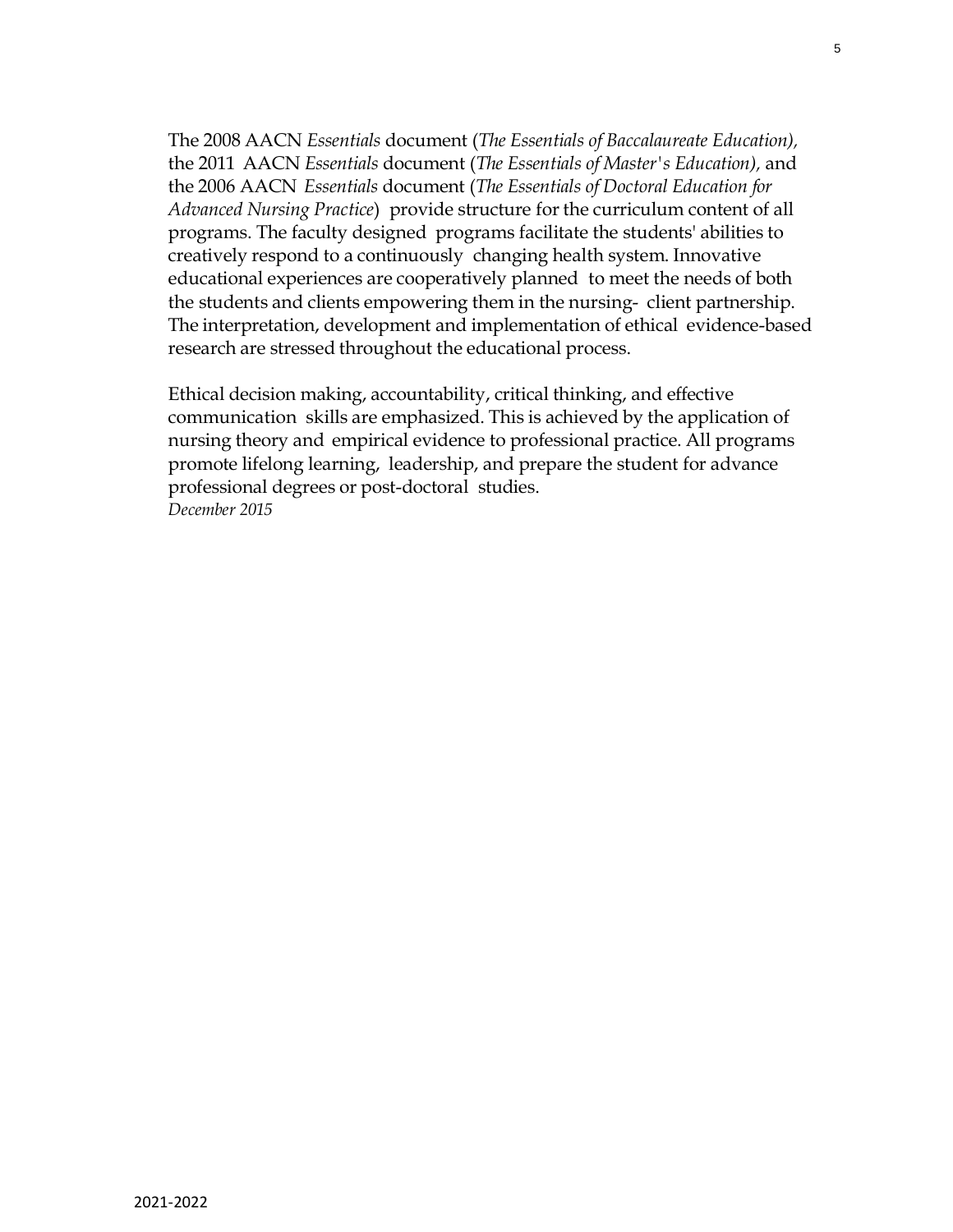# **Program Goals**

The **DOCTOR of NURSING PRACTICE (DNP)** is a practice-oriented program of study that provides the terminal academic preparation for advanced nursing practice. Graduates of this program will be qualified to assume leadership roles in a variety of settings: management of quality initiatives, executives in healthcare organizations, directors of clinical programs, and faculty positions responsible for clinical program delivery and clinical teaching. The program is offered in a distance-education format, except for the first two-credit course required on-campus or required virtual experience.

At the end of the DNP program, the graduate will be able to

1. Utilize collaborative leadership skills on inter- and intra-professional teams to foster effective communication, enrich patient outcomes, and foster change in healthcare delivery systems;

2. integrate evidence-based strategies to ensure safety and quality health care for patients, populations, and communities;

3. evaluate information systems, considering ethical and regulatory issues to improve patient care and healthcare systems;

4. assess policies, trends, and forces influencing healthcare policy to design, implement, and evaluate the effect on future patient outcomes;

5. analyze the scope of healthcare economics and key information sources as they affect health care for patients and populations; and

6. conduct a comprehensive systematic assessment of health and illness parameters incorporating diverse and culturally sensitive approaches.

### **Admission Requirements**

Applicants to the Graduate Program must meet the [Graduate Nursing](https://www.wcupa.edu/healthSciences/nursing/graduate.aspx#MSN)  [Requirements.](https://www.wcupa.edu/healthSciences/nursing/graduate.aspx#MSN) *A*ll qualified applicants are admitted to the program.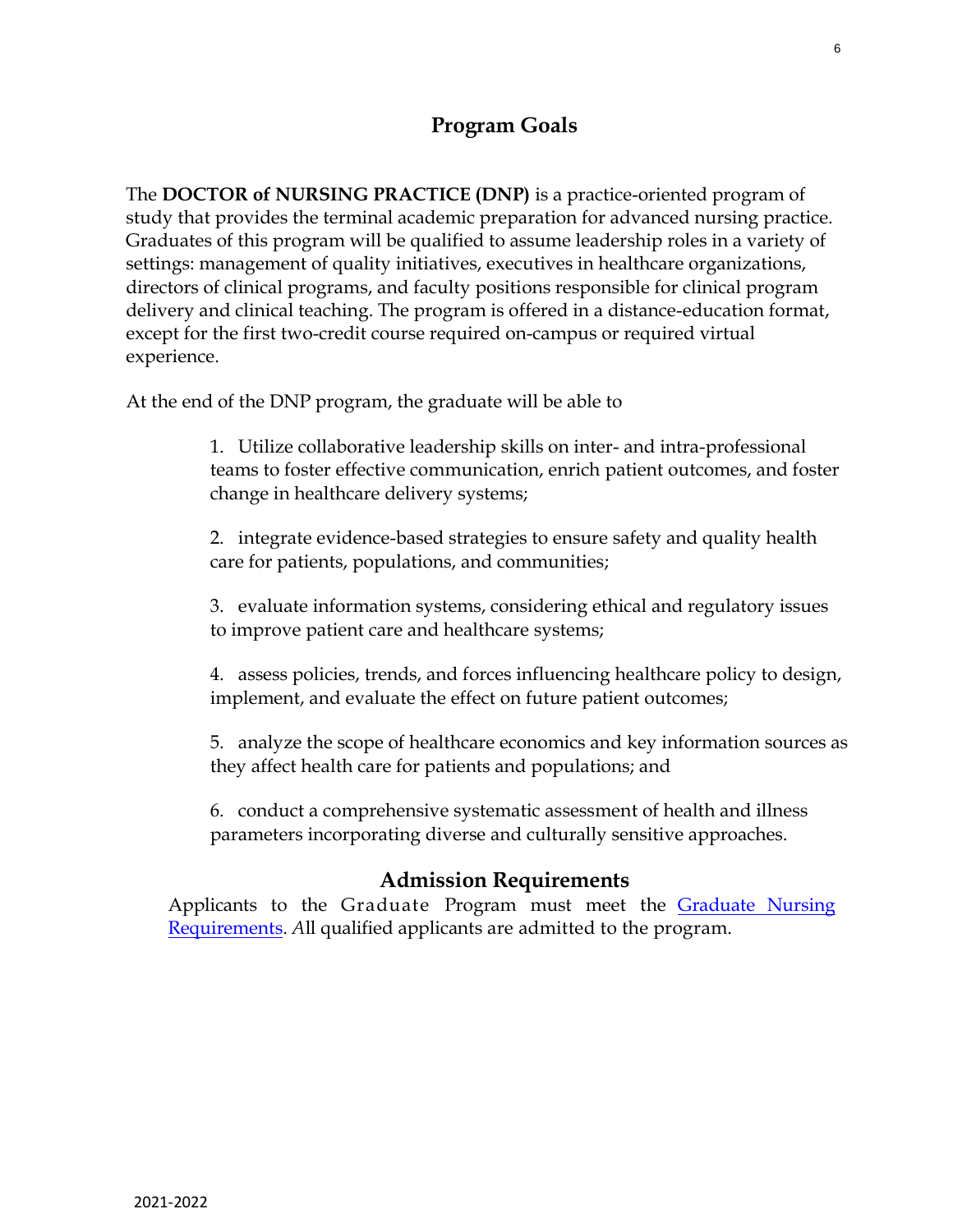#### **CURRICULUM**

# **Requirements for the Doctor of Nursing Practice Plan of Study**

# Students may begin the DNP program in any fall semester. The structure of

the program is a cohort model for full-time students. Post-MSN-DNP students may complete the program in approximately three years or more, but no longer than six years.

| 3 Year Plan – Full Time |                      |               |  |
|-------------------------|----------------------|---------------|--|
| Year 1 Fall             | Year 2 Fall          | Year 3 Fall   |  |
| NSG701(2)               | NSG705 (3)           | NSG810(4)     |  |
| NSG702 (3)              | NSG707 (3)           |               |  |
| Year 1 Spring           | <b>Year 2 Spring</b> | Year 3 Spring |  |
| NSG709(2)               | NSG704 (3)           | NSG811(3)     |  |
| NSG706 (3)              | NSG708 (3)           | NSG812(3)     |  |
| <b>Year 1 Summer</b>    |                      |               |  |
| NSG703 (3)              |                      |               |  |

A part-time plan is available, but we encourage students to stay within the cohort model for timely graduation.

Students must maintain a 3.00 cumulative average to remain in good standing. For more information on academic standing, see the [Graduate](https://catalog.wcupa.edu/graduate/academic-policies-procedures/academic-standing/) Catalog.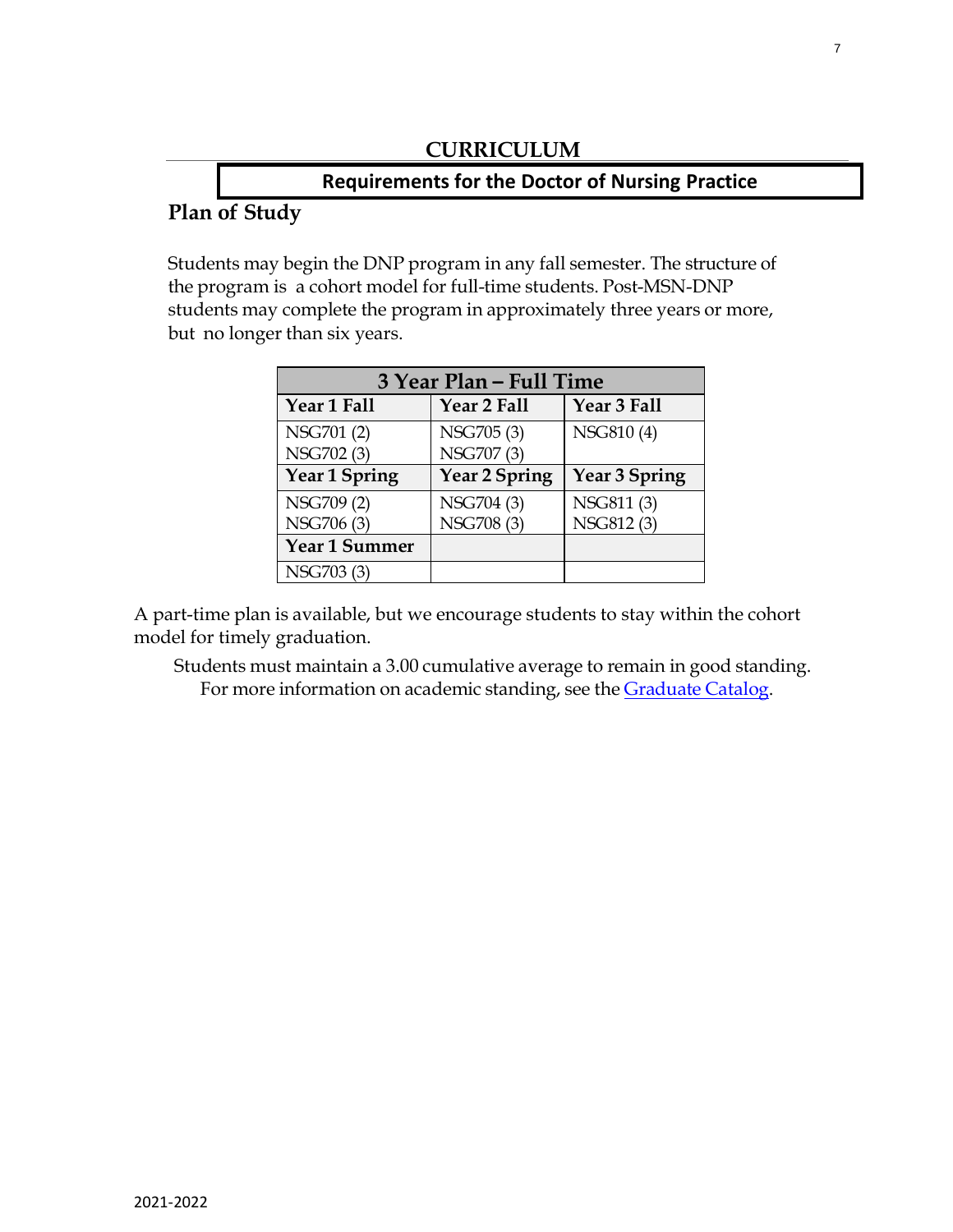## **Course Descriptions**

#### **NSG 698 DNP Practicum Transition Course (3) credits**

This course is designed for pre-DNP students who did not complete 500 practice hours in their master's degree and need to complete practice hours prior to their DNP program. The student will complete 250 practice hours under the supervision of a preceptor during this 3-credit course. This is a 250 clinical hour practicumcourse.

#### **NSG 701 Transition to Doctoral Study (2) Credits**

Students address the evolution of the doctorate and its development in the nursing profession. Current and future practice issues that affect the advanced practice nurse are examined. Analysis of the PhD, DNS, and DNP are explored. Driving forces leading to the need for the Doctorate of Nursing Practice (DNP) are considered along with evidence-based findings from nursing leaders and organizations. A dialogue about the DNP Project is introduced (on-campus section of course).

#### **NSG 702 Leadership for Advanced Nursing Practice (3) Credits**

Students examine the role development of advanced nursing practice, including a strong focus on ethical practice. Theoretical leadership concepts are synthesized in relation to personal and professional values. Emphasis is on working with multiple disciplines and on leading multiple and diverse constituencies. Issues of creativity, power, innovation, communication, negotiation, conflict resolution, and resources management are addressed.

#### **NSG 703 Healthcare Policy and Advocacy (3) Credits**

Students explore the roles and accountability of healthcare providers in responding to the health and social needs of the public and shaping health policy. The course introduces students to the concepts and tools of health policy development and the skills necessary to be an effective health policy analyst and advocate.

#### **NSG 704 Analytical Methods for Evidence-Based Practice in Healthcare I (3) Credits**

Students utilize analytic methods to critique existing literature and other evidence to implement the best evidence for practice. Methods of designing processes to evaluate outcomes of practice, practice patterns, and systems of care within a practice setting are explored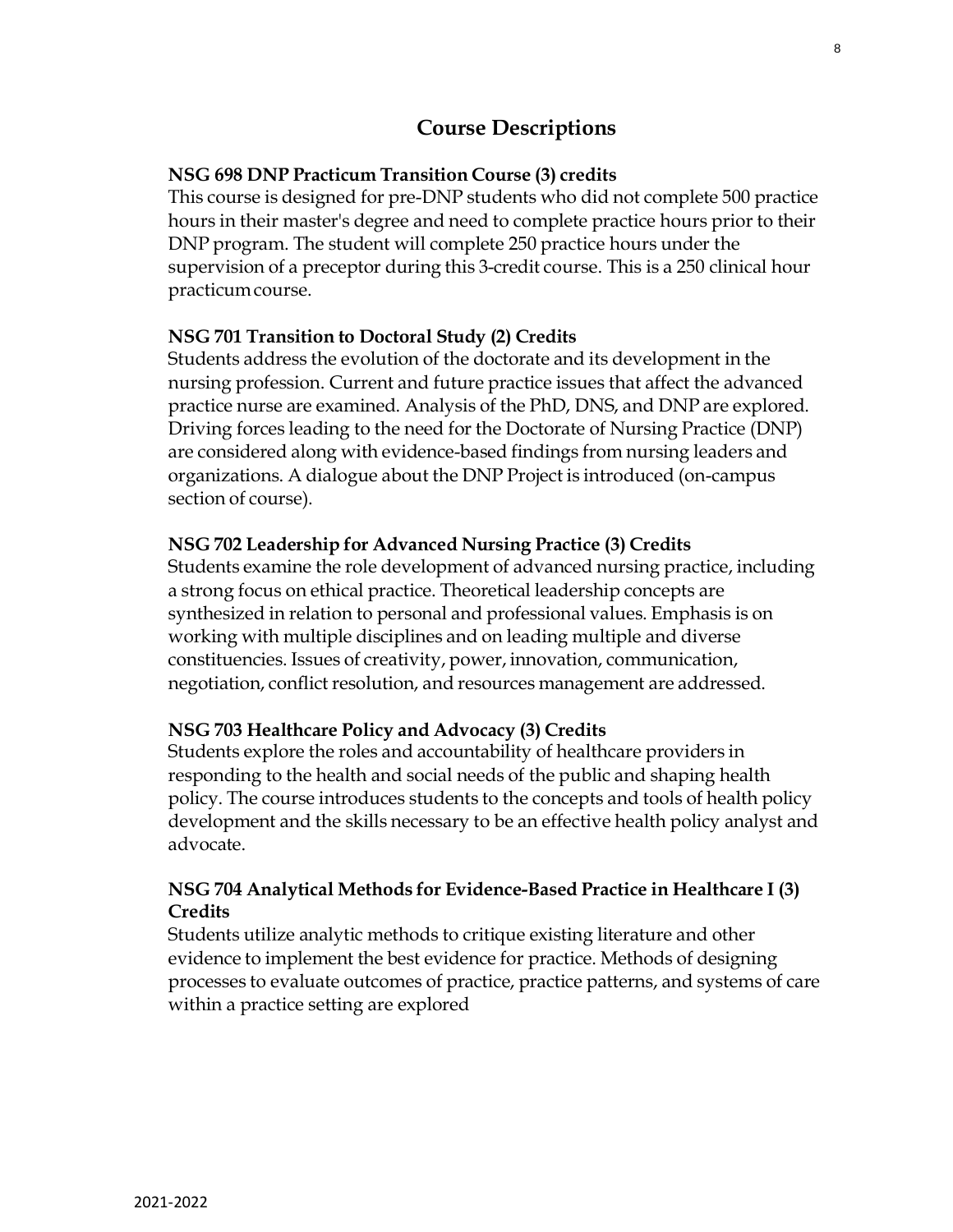#### **NSG 705 Analytical Methods of Evidence-Based Practice in Healthcare II (3) Credits**

Students design and evaluate quality improvement methodologies to promote safe, timely, effective, efficient, equitable and patient-centered care. Quantitative and qualitative data collection and analysis is covered. Emphasis is placed on applying relevant findings to affect practice guidelines and improve quality in practice and the practice environment.

**Prerequisite:** Successful completion of NSG 704.

#### **NSG 706 Nursing Ethics in Clinical Practice and Leadership (3**) **Credits**

Students examine ethical principles and legal precedents affecting clinical practice and healthcare policy. Strategies to assist in the resolution of current ethical issues within a student's particular practice or research area are developed through the application of select theories and concepts. Ethical issues are addressed through a case-based approach.

#### **NSG 707 Healthcare Economics for the Advanced Practitioner (3) Credits**

Students describe the scope of healthcare economics and key information sources as they affect the advanced practitioner. Highlights of the characteristics of healthcare financing and the quality of health economics financing are explored.

#### **NSG 708 Program Evaluation (3) Credits**

Students review evaluation methods best suited for professionals in practice and leadership roles. Standards of evaluation, planning designs, and approaches are examined. Students examine methodologies for classifying interventions and outcomes and for the evaluation the quality of healthcare delivered to individual clients and aggregate populations. Issues related to the implementation of outcomes and quality management programs are explored.

#### **NSG 709 Nursing Informatics (2) Credits**

Students use information systems and technology, and provide leadership, to support and improve patient care and healthcare systems. Emphasis is on the knowledge and skills expected of a DNP graduate in analysis of technology, design, and selection of information systems, proficiency in quality-improvement technologies, and evaluation of patient care systems. Related ethical, regulatory, and legal issues are discussed.

### **NSG 810 Application of Evidence-Based Practice (4) Credits**

This course will provide the learner with the opportunity to conceptualize the concepts of scholarship, leadership, and advocacy into their advanced nursing practice. The learner will identify the focus of their DNP project. This project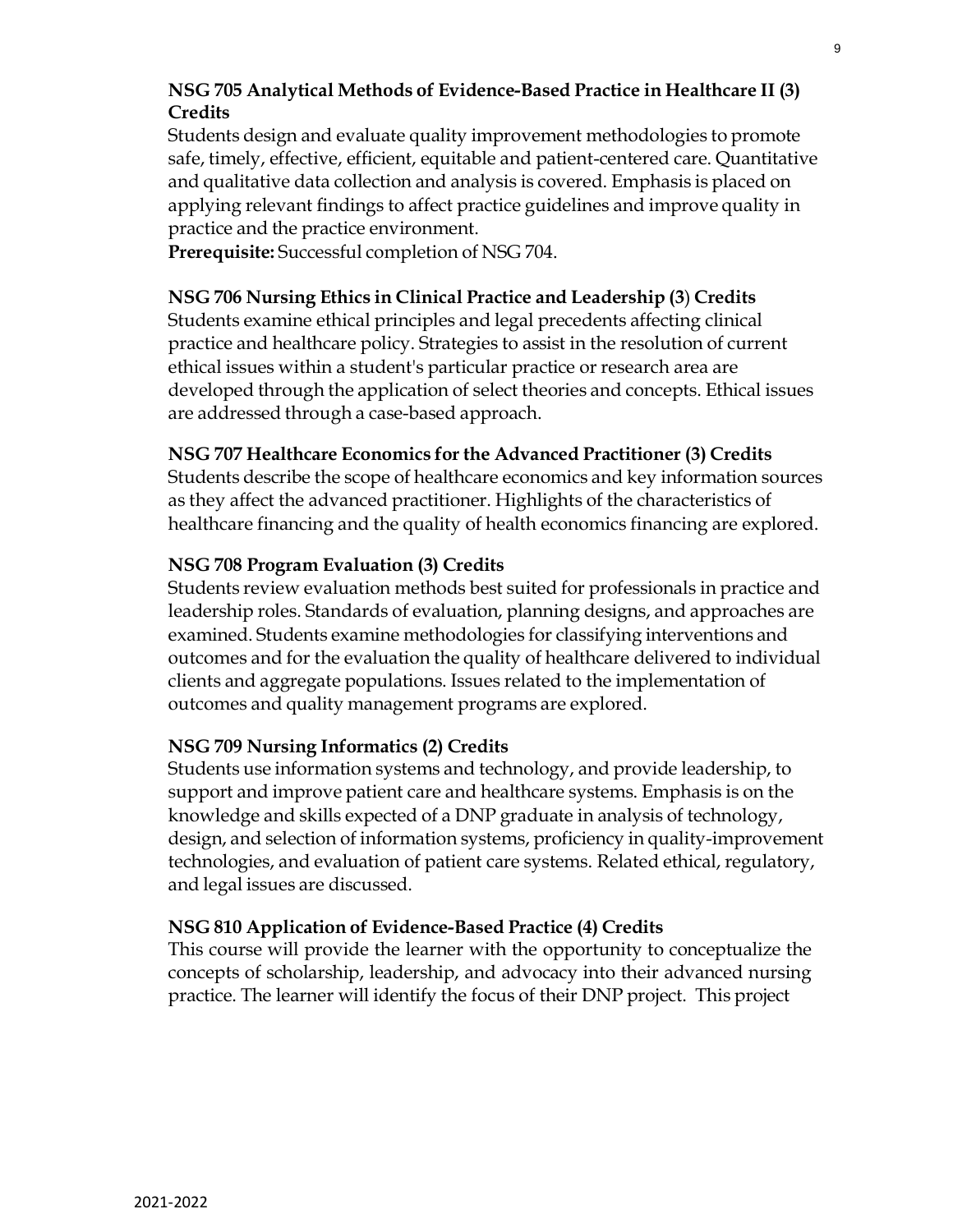should be appropriate within the domain of scholarship of the learner. This course will culminate with recognition of a need and problem statement, a needs assessment and development of goals and objectives. Prior to data collection or intervention DNP students complete the protection of human subjects/IRB process. **Prerequisite: Successful completion of all NSG 700 level courses.**

#### **NSG 811 DNP Project Seminar I (3) Credits**

Students in DNP Project Seminar I synthesize and integrate newly acquired knowledge and skills and begin the implementation of their DNP project. Students continue to prepare and refine the DNP Project paper for submission, measure project outcomes and evaluate the sustainability of their DNP Project. Students must present their work in a scholarly manner to colleagues and faculty. **Prerequisite: Successful completion of NSG 810.**

#### **NSG 812 DNP Project Seminar II (3) Credits**

This course will provide the learner with guidance and support in project evaluation and analysis. Students will prepare the DNP Project paper for submission, measure outcomes, ensure sustainability of the project and disseminate results. Students must present their work in a scholarly manner to colleagues and faculty. The completed DNP Project, presentation and paper are required for completion of the DNP Project Seminar II and graduation. **Prerequisite: Successful completion of NSG 811.**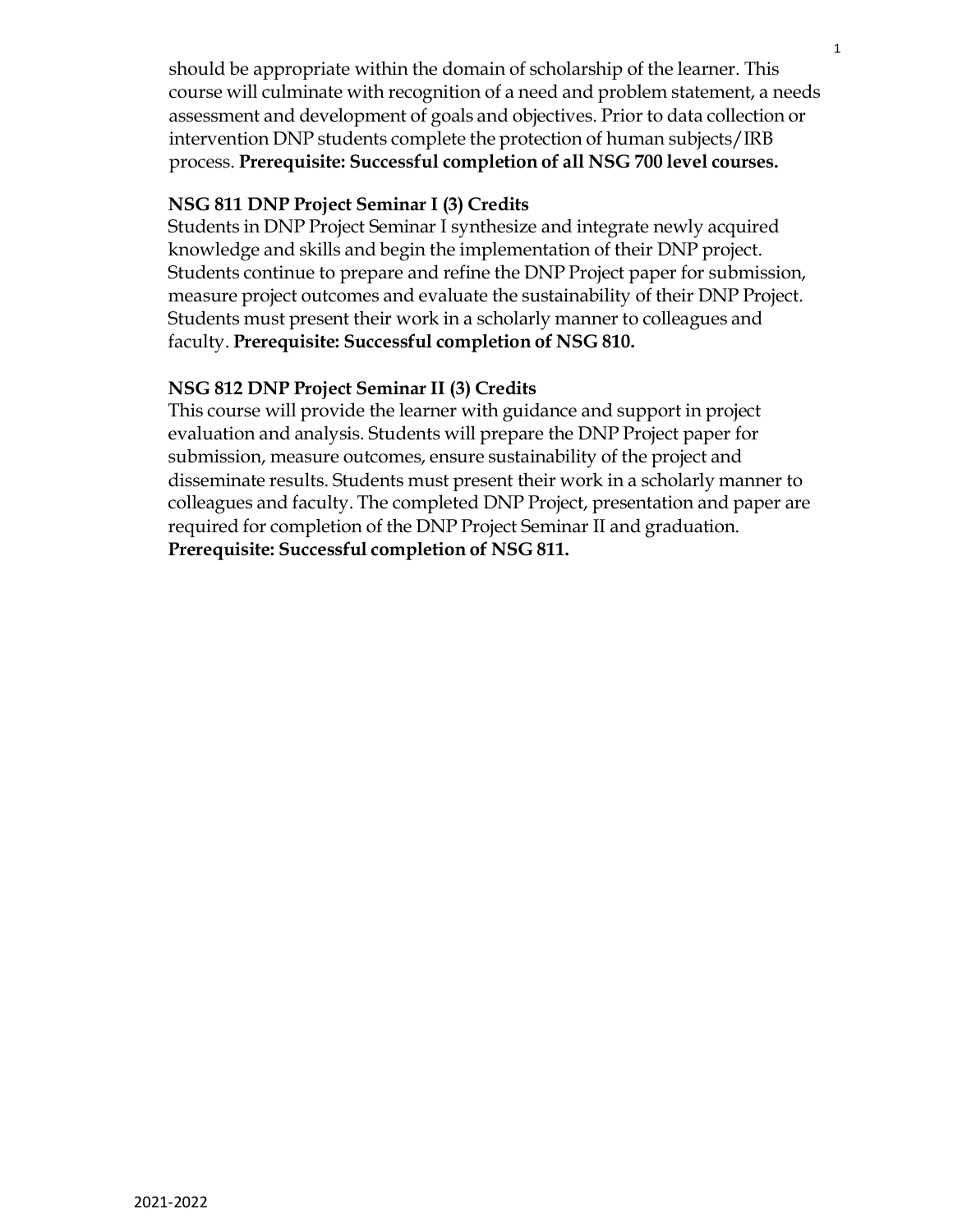# **Clinical Practicum Requirements**

According to the American Association of Colleges of Nursing (AACN) (2008), "nursing as a practice profession requires both practice experts and nurse scientists to expand the scientific basis for patient care." (p.7). Therefore, the Doctor of Nursing Practice (DNP) focuses on both practice and scientific inquiry and designates clinical hours as part of the curriculum. The new AACN Essentials (2021) focus on the accomplishment of competencies through scholarship and practice.

#### Premise

The WCU graduate faculty acknowledge the following:

- Many doctoral students hold positions in a leadership role within a healthcare organization.
- They have job responsibilities that are require high-level expertise, but they seek additional education to take it to the next level.
- Within their roles, they can seek out different experiences that fulfill practice time and DNP Essential competencies.
- It is not easy to achieve all clinical hours at the end of the program.

The WCU graduate faculty have determined that:

- A steady accumulation of hours throughout the program enhances the AACN Essentials and optimal student learning achievement.
- Student learning outcomes and the Essentials drive the selection of clinical hours.
- All hours must be above and beyond any job responsibilities.
- Students may engage in clinical hours while working in their current nursing role; however, these hours must be outside the job description.
- Faculty may accept or deny clinical hours on an individual basis for students based on the type of experience.
- All experiences, whether performed at their institution or outside, need to ensure that each student has a wide range of DNP practice hours/experiences at the doctoral level to fulfill the requirement of DNP Essentials to meet graduation requirements for the degree.

The nature of the hours is mutually agreed upon by the student and course faculty and is further detailed in each course's syllabus.

Students are required to complete *a minimum of 500 clinical practicum hours* throughout the DNP program.

#### **Hours within Didactic Courses (NSG 702 through NSG 709)**

Each course contains a minimum of 20 - 40 practicum hours, of which a minimum of 20 hours must be directly related to the individual course purpose and objectives. Completing an average of 30 or more hours will keep students on track for the 500-hour practice completion. During the first week of each course, students will write an anticipated practicum hour completion plan and discuss the plan with the course faculty pending final approval.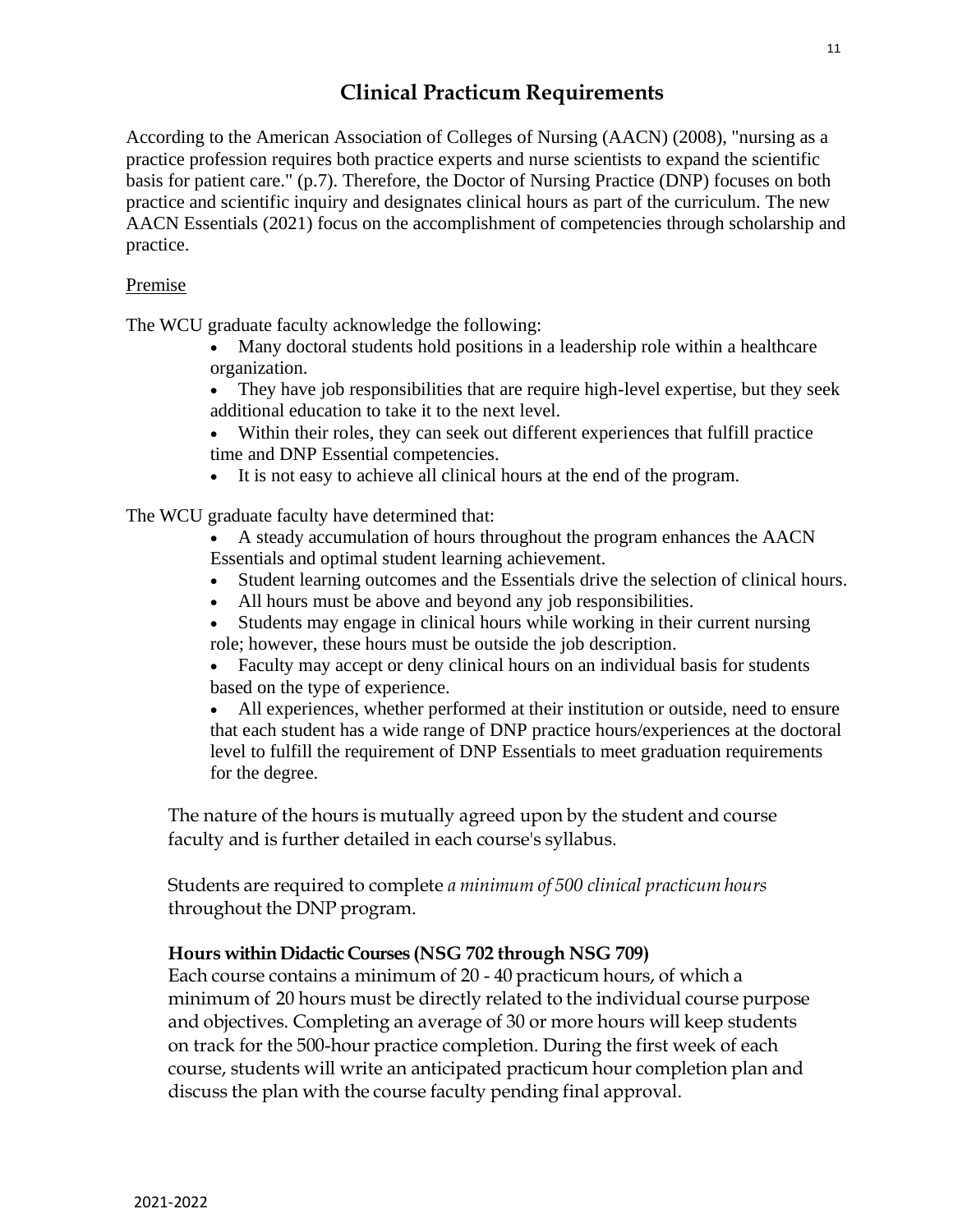#### **Hours (NSG 810, NSG 811, and NSG 812)**

Practicum hours are directly related to the student's unique area of inquiry and support the DNP Project and the student's identified clinical practice goals and course objectives. Depending on the project and previously completed practicum hours, students will have to complete a range of 180 – 340 final hours between the three courses. The practicum hours are mutually agreed upon among the student, course faculty, faculty chair, and co-operating agencies. During the first week of each of these courses, students will write a practicum hour completion plan and discuss it with the course faculty and their faculty chair.

#### **eLogs**

Students orient to the use of eLogs, which is a cloud base tracking system. This system allows students to track practicum hours that link back to the achievement of competencies. Within eLogs, students create a portfolio of hours, descriptions, and evaluation of practicum activities.

#### **A course-specific practicum log will be downloaded from E-logs and submitted to each D2L course at the end of each session/semester. A hard copy of each student log is maintainedin the student file.**

The NSG 810, NSG 811, and NSG 812 practicum experience may include, but is not limited to:

- Practice experiences
- Conference attendance (pre-approved)
- Site visits
- Consultation with a national expert
- Planning meetings with the organization where the project will be implemented
- Leading the change team
- Creating/leading support groups
- **Presentations**

#### **PracticeMentors**

The practicum hours in NSG 810, NSG 811, and NSG 812 require a practice mentor for the DNP Project. This individual is typically the external Member of the student's DNP Project Team. Mentors assist the student in conceptualizing and approaching practice through a scientific mindset – challenging the habits of practice, cultivating curiosity about the scientific and theoretical underpinnings of practice, and formulating practice inquiry questions. Students are encouraged to select mentors who are subject matter experts in their selected area of inquiry, and who agree to guide, advice, counsel, motivate, coach, and facilitate the work of the student.

To be successful with the DNP Project and as a mentee, students must establish clear goals and expectations, determine their personal and professional interests, be open to learning, correction, and even failures, and carefully choose the project topic and mentors. Successful mentoring relationships require commitment from parties, as well as the recognition of the needs of both and the understanding that these needs will change with time.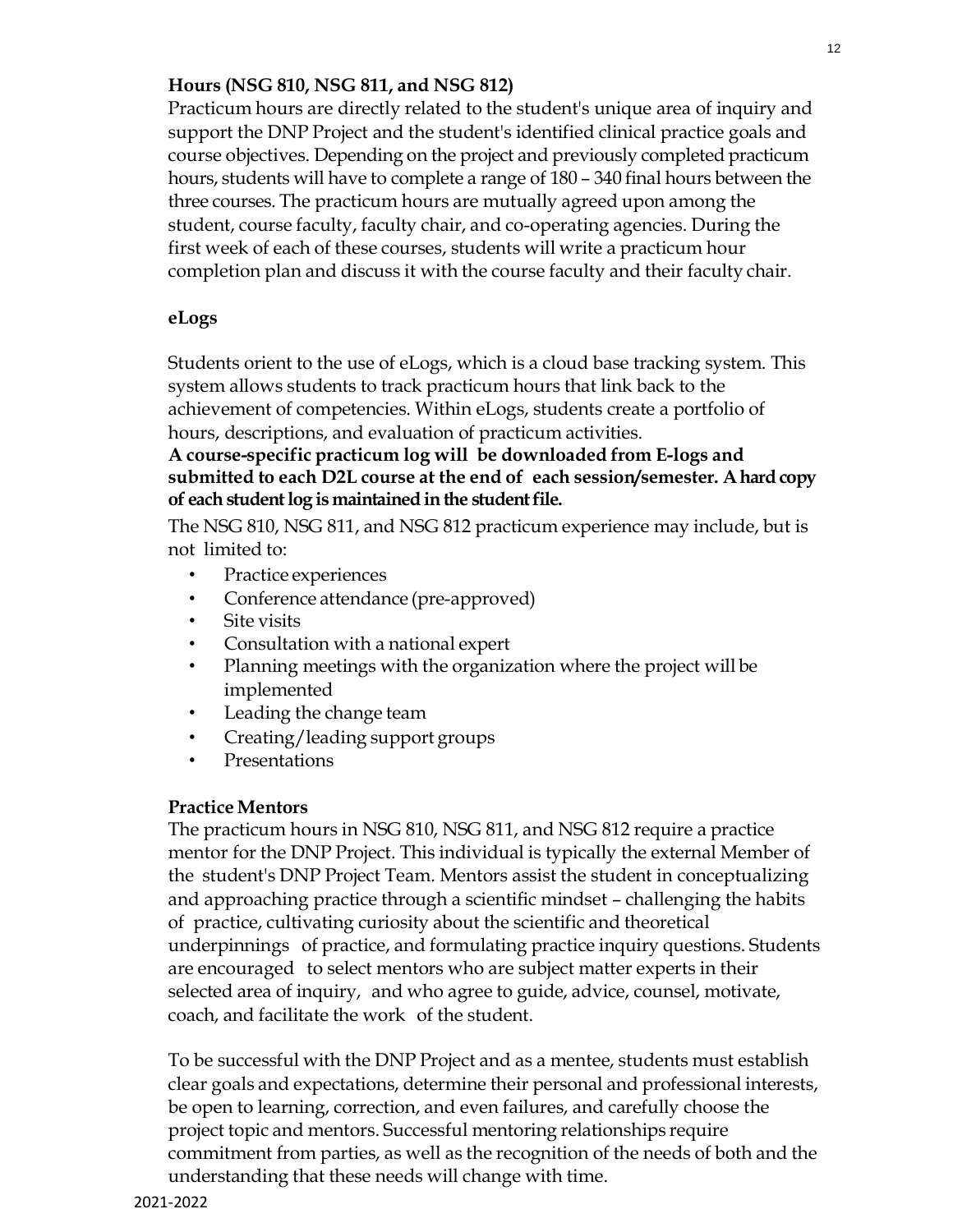# **DNP Project Overview**

All Doctor of Nursing Practice (DNP) students are expected to complete a DNP Project. This project is a faculty-guided scholarly process to address a theoretically and clinically relevant problem. The DNP Project Team should consist of the DNP student, a doctoral-prepared WCU faculty member and a project practice mentor who may be from outside the University. In some instances, additional experts/mentors/partners/facilitators can be formal or informal collaborators and may provide intermittent or limited support throughout the project stages as needed (AACN White Paper August 2015).

The DNP Project provides evidence of the student's practice inquiry knowledge and skills and her/his ability to apply research, clinical practice and leadership principles through problem identification, proposal development, implementation, and evaluation of a problem related to clinical practice, the health care delivery system, or a health care policy issue.

Much of what goes into DNP Project selection reflects the professional and personal interests of the student. As with any major undertaking, success includes a series of realistic and achievable goals and expectations. Students are expected to begin NSG 810 with a well-defined DNP Project, working closely with the WCU DNP Project faculty member.

The DNP Project is conducted during three consecutive courses.

- NSG 810: write the first section of the DNP Project document and obtain appropriate Institutional Review Board(s) approval.
- NSG 811: implement the project.
- NSG812: evaluate and disseminate the project results.

#### **Types of DNP Projects**

Projects may include, but are not limited to, the following examples.

1. Practice Change Initiative represented by a pilot project, demonstration project, program evaluation, quality improvement project, research utilization project, or an evaluation of a new practice model.

2. Development of innovative products to foster patient engagement in healthrelated activities.

3. Substantive involvement in a large-scale clinical practice project.

4. Feasibility studies.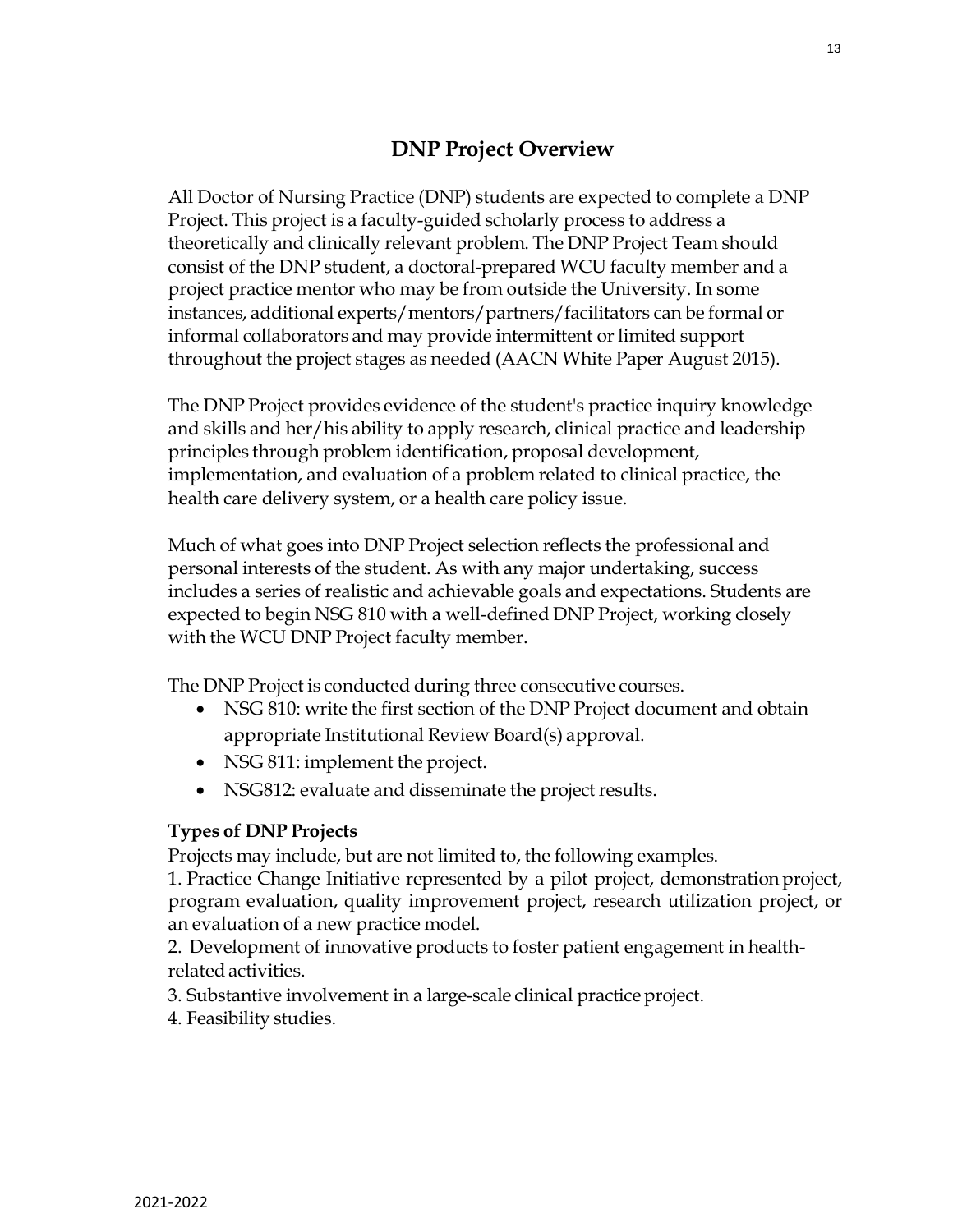### **Starting the DNP Project**

In the courses prior to NSG 810, faculty guide students regarding possible topics and questions related to clinical practice, the health care delivery system, or a health care policy issue. The information obtained in the previous courses provide the DNP students with the opportunity to review and discuss the topics/ideas and discuss. Timelines for graduation application, confirmation of title project, and final project online submission apply and are published by the [Graduate](https://wcupa.edu/_admissions/SCH_DGR/thesis.aspx) College.

As a part of the process, students must also register their project with the Graduate School with the Thesis/Doctoral [Culminating Project](https://www.wcupa.edu/_admissions/SCH_DGR/thesis.aspx) – Registration and Research [Compliance](https://www.wcupa.edu/_admissions/SCH_DGR/thesis.aspx) Form

#### **NSG 810 DNP Project Requirements**

**Project Faculty Member:** A WCU faculty member will be assigned as the project faculty member. The Member must hold an earned doctorate. The student and faculty member are expected to work closely throughout all stages of the doctoral project. The student and WCU team member will discuss their communication expectations and needs, as well as identification of a potential external project mentor.

**Project Practice (External) Mentor:** In consultation with your project faculty member, the student will identify a potential project practice mentor. It is preferred that the mentor holds an earned doctorate. This mentor will have clinical expertise or a research collaborative relationship that may either facilitate the student's access to the project site, population, or data, or supplement the clinical expertise of project faculty member. The mentor also typically agrees to serve as the student's practicum mentor. The student must obtain and submit a curriculum vitae (CV) for the project practice mentor. *Students should not contact, ask, or speak with potential project practice mentors until after they meet with their project faculty member, and receive approval of the potential mentor.*

**Agreement for Project Practice Mentor:** The student will complete the external appointment request (See Appendix A) and obtain a letter of support from the institution of the mentor (*if applicable*). This letter must include that the external institution agrees to support the DNP student in their project. The student shall submit the completed letter(s) to their Project Faculty Member and maintain a copy in his/her personal file.

**Timetable:** The student will develop a Project proposal timetable, including a plan to meet the clinical practicum hour requirement and review the plan with her/his Project Faculty Member.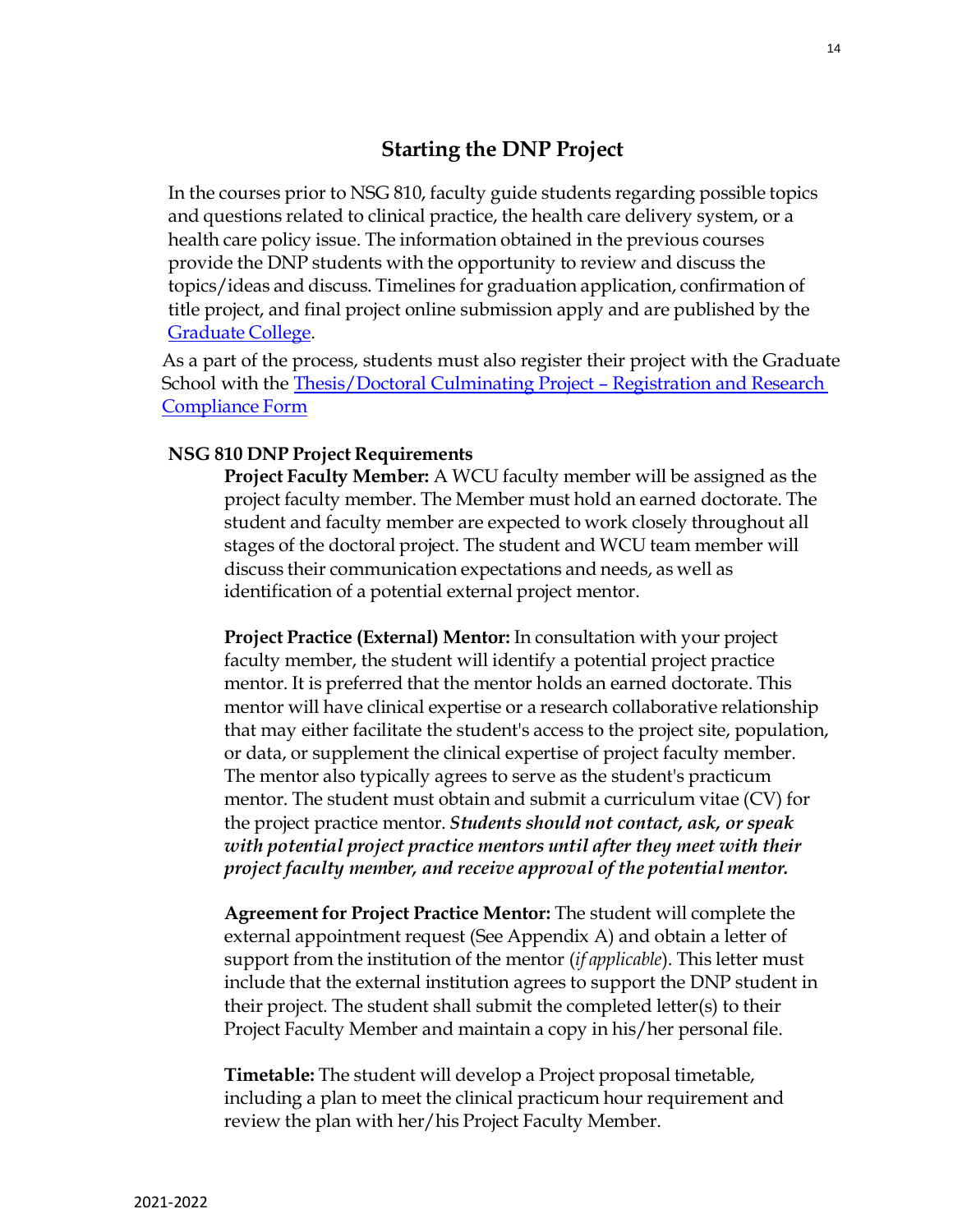**Refine the practice inquiry DNP Project question and purpose:** Once the student and Project Faculty Member agree on the type of project and a clinical question/purpose, the student will begin to write the Project proposal, consistent with the defined template attached in this handbook (see pages 16-17) and Rousch, K. M. (2019), A Nurse's Step-By-Step Guide to Writing Your Dissertation or Capstone. Indianapolis, IN: Sigma Theta

**Write and revise:** The student will review the draft proposal with the Project Faculty Member and revise as recommended, allowing ample time between revisions. Once approved by the Project Faculty Member, the student will distribute the proposal to the external team mentor for review.

**IRB submission**: Prior to submitting the IRB proposal, the student shall complete and submit the Research Compliance Form (RCF) to the Graduate Studies Department as detailed on the form (see Appendix B). The student will then prepare and submit the proposal to the WCU Institutional Review Board (IRB) and other appropriate IRB's (*as necessary*). The WCU IRB application must be reviewed and approved by the Project Faculty Member prior to submission. Any requests by the IRB to revise the application will be handled by the student; however, the revised document should be approved by the Project Faculty Member prior to resubmission to the IRB. *The student is not permitted to start official work implementing the project untilthe project receives IRB approval from all required organizational IRBs. IRB submission and approval is a requirement of NSG 810.*

#### **NSG 811 DNP Project Requirements**

Tau International.

Implement the Project. During this time, the student will remain in close contact with their Project Team members. This course may also include initial evaluation of the project and analysis of data. The student should update the original proposal to delineate Chapters 1, 2, and references of the final project. They should begin to include the project implementation in Chapter 3 as well.

#### **NSG 812 DNP Project Requirements**

Analysis and synthesis of results should occur in the beginning of this session with final writing and revision to follow. Chapters 4 and 5 will be completed during this course including tables, figures, and appendices.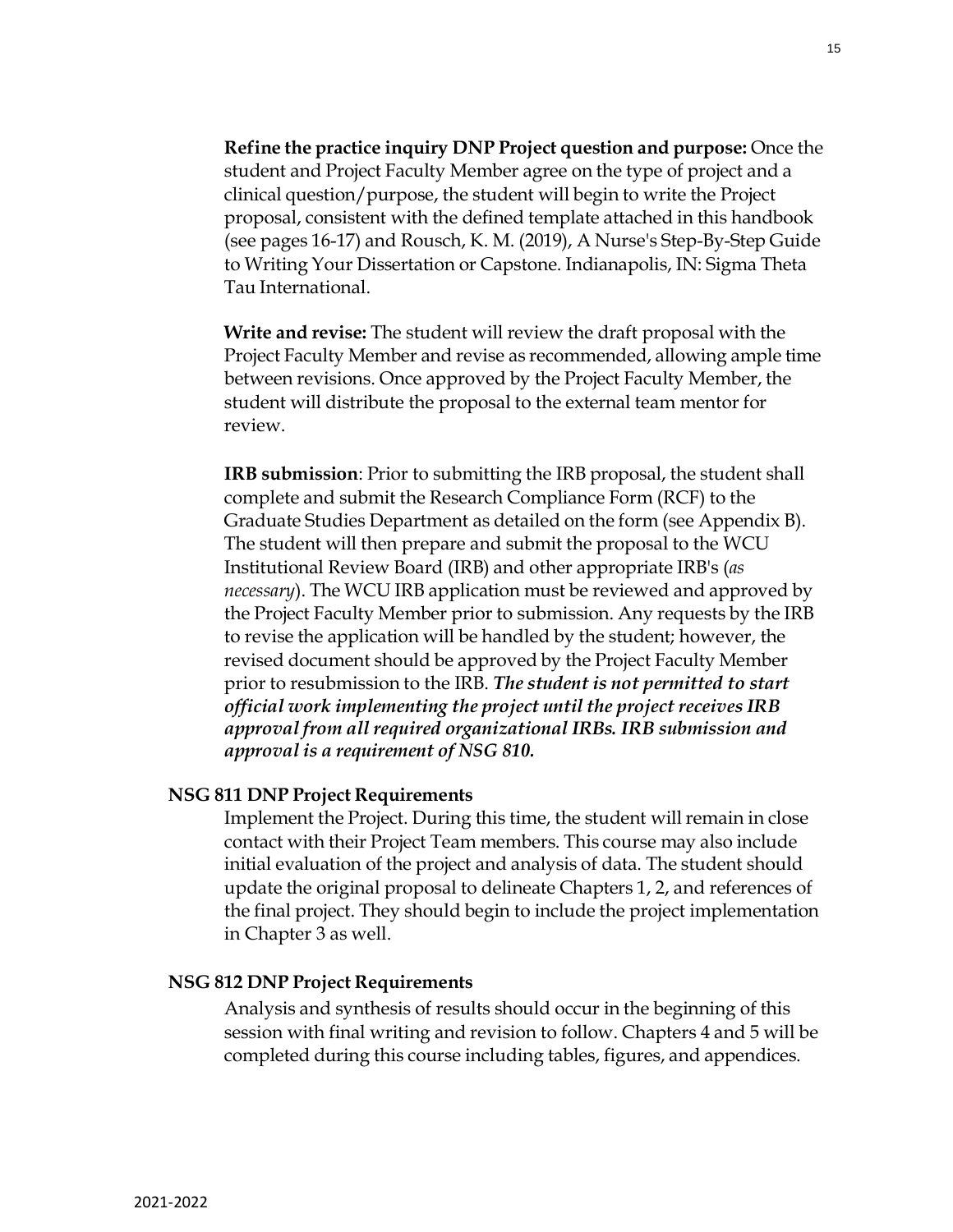The student will submit the final paper to the Project Faculty Member for review and approval (via D2L), based on a mutually agreed upon schedule. As with the project proposal, ample time should be allocated for revisions with attention to deadlines from the [Graduate](https://www.wcupa.edu/_admissions/SCH_DGR/thesis.aspx) School. Once approved, the student will distribute the proposal to the Project Practice Mentor for review.

The student will complete the signature page and forward this to the Project Faculty Member and then to the Project Practice Mentor for final signatures. The student will return this form to the Graduate Program Coordinator, who will forward this to The Graduate School.

**Prepare a final oral report:** Once the Project Faculty Member and Practice Mentor approve of the final project report, the student shall arrange a mutually agreed upon date and time for presentation and dissemination. The student will give a summary including significance or implications for theory, future research, clinical practice, health policy or education.

**University submission:** The final project will be submitted to the Graduate School and the Digital Commons

#### **Writing the DNP Project**

The length of the DNP Project may vary depending on the project/option selected. Students may find that they need to rework sections several times to achieve clarity, brevity, and completeness. All work is to adhere to the most recent edition of APA style.

**Preliminary Pages including title page, acknowledgements, dedication, copyright, table of contents, etc. as per The Graduate School and Department Guidelines** (See Appendix D).

**Abstract** should not exceed 250 words

**Chapter 1** Introduction and Background including problem, purpose, questions

**Chapter 2** Review of the Literature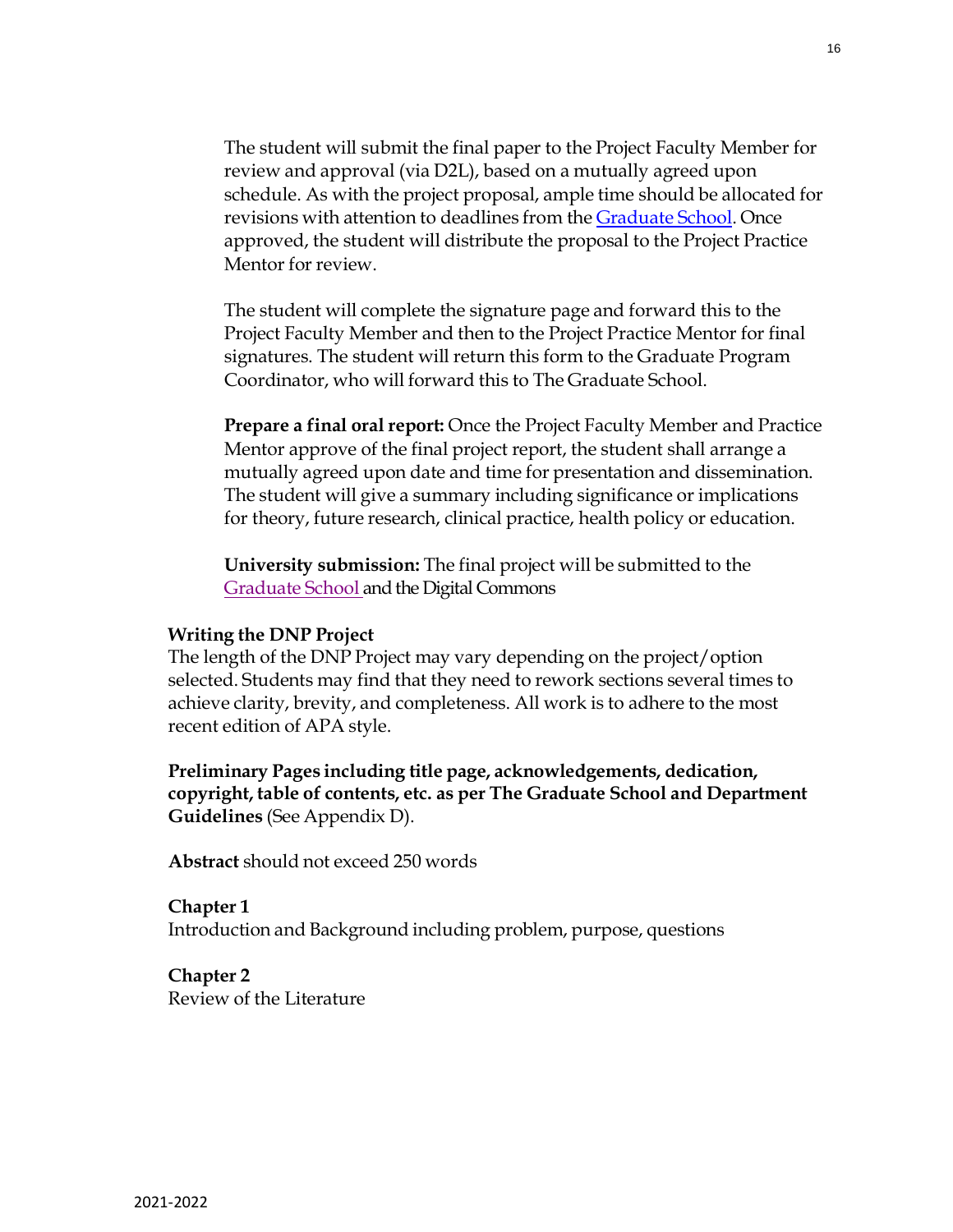#### **Chapter 3**

Methods including Conceptual Framework, Setting, Sample, inclusion/exclusion criteria, data collection plan/management, Identification of key stakeholders, site support, Protection of human subjects and a Plan for dissemination to key stakeholders.

#### **Chapter 4**

Results

#### **Chapter 5**

Discussion including conclusions, implications (practice, theory/policy, research, education), limitations, lessons learned and recommendations.

**References**

**Tables**

**Figures**

**Appendices**

## **West Chester University of Pennsylvania Department of Nursing Doctor of Nursing Practice Program Information for Project Practice (External) Mentor**

#### **NSG 810, NSG 811 and NSG 812 General Information**

All Doctor of Nursing Practice (DNP) degree students must successfully complete a DNP Project. The DNP Project is a faculty-guided scholarly process to address a theoretically and clinically relevant problem. The DNP Project provides evidence of the student's practice inquiry knowledge and skills and her/his ability to apply research principles through problem identification, proposal development, implementation, and evaluation of a problem related to clinical practice, the health care delivery system, or a health care policy issue.

Each of the three practicum courses (NSG 810, NSG 811 and NSG 812) includes a practicum component. The practicum hours are related to the student's unique area of clinical inquiry and support the DNP Project, the student's identified practicum goals, course objectives and enhance the DNP competencies as described in The American Association of Colleges of Nursing's *The Essentials – Core Competencies of Nursing Education (2021).*

Students are mentored by faculty and *selected practice mentor(s)* to conceptualize and approach practice through a scientific mindset – challenging the habits of practice, cultivating curiosity about the scientific and theoretical underpinnings of practice, and formulating practice inquiry questions. Students are encouraged to select mentor(s)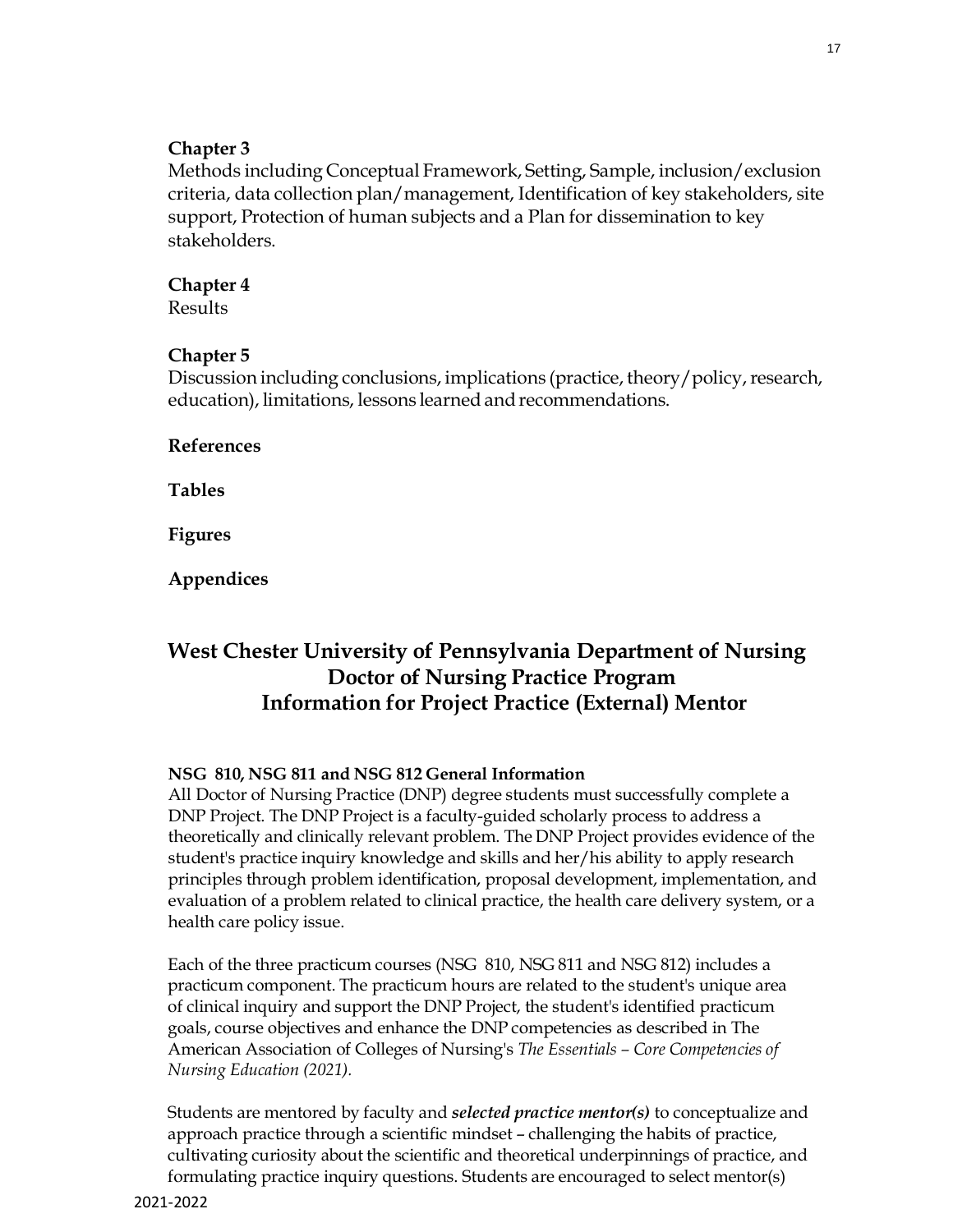who are subject matter experts in their selected area of clinical inquiry, and who agree to guide, advise, counsel, motivate, coach, and facilitate the work of the student. In most cases, the preceptor will be the external Member of the student's DNP Project committee.

#### **Practice Mentor Requirements**

- An earned doctoral degree is preferred, and the mentor provides a current curriculum vitae.
- The mentor student relationship should begin with clearly defined expectations and address issues such as how long the relationship will last, how frequently the mentor and student will meet, and the need forconfidentiality.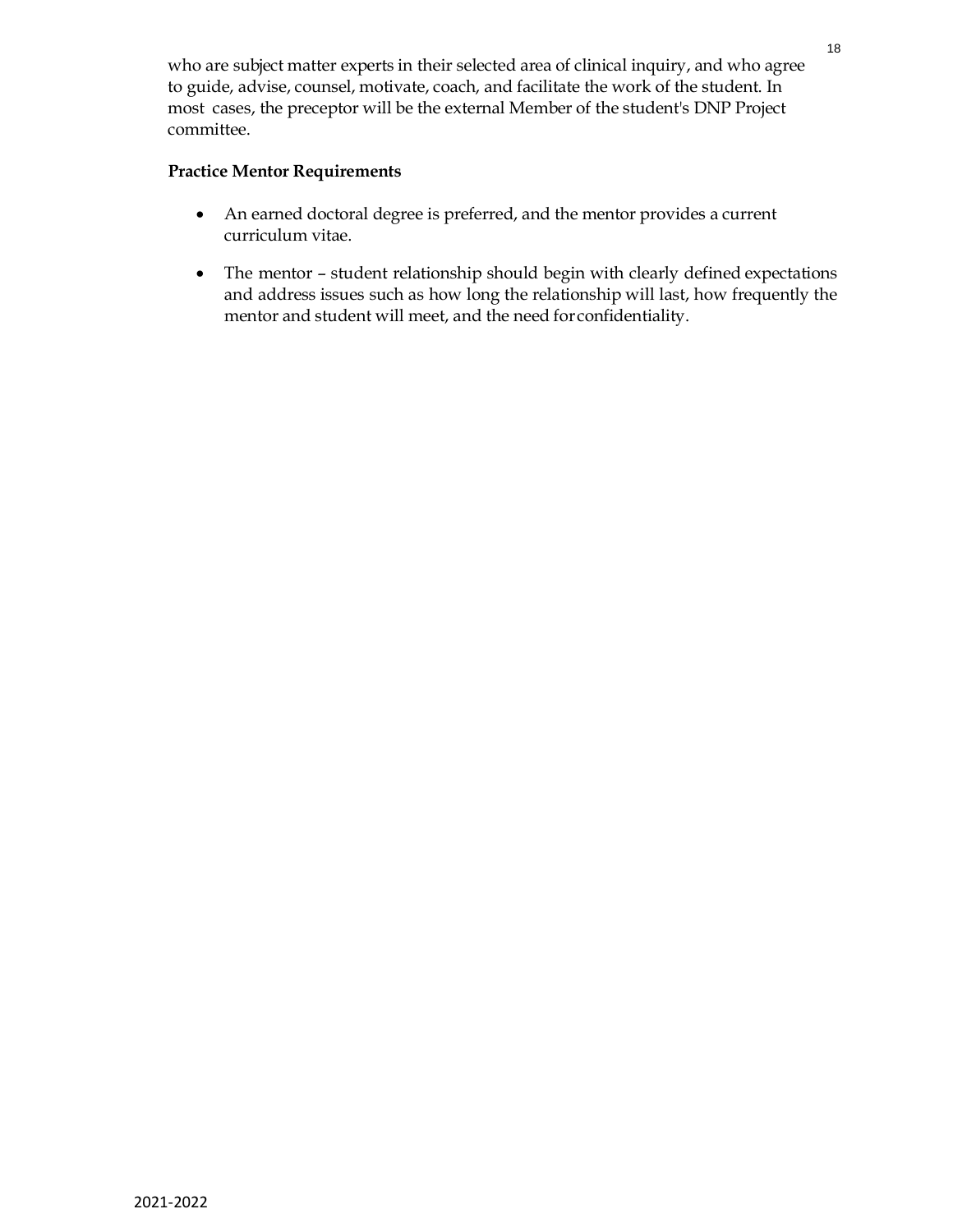# **FREQUENTLY ASKED QUESTIONS ABOUT THE DNP PROJECT**

#### *1. What is the role of the Project Faculty Member?*

The *Project Faculty Member* works closely with the student as they plan and execute the doctoral project. The Member should be aware of all plans, timelines, changes and problems throughout the project process. The Member must hold an earned doctorate and be a WCU faculty member. The Member will be the assigned course faculty for NSG810, 811 and 812. All efforts will be made to maintain the same Member throughout all three courses.

#### *2. How should I determine my Project External Mentor?*

The *Project External Mentor* should hold an earned doctorate with clinical expertise or a research collaborative relationship that may either facilitate the student's access to the study site, population or data or supplement the clinical expertise of the *Project Faculty Member*. The *Project External Mentor* also typically agrees to serve as the student's practicum mentor.

#### *3. Does writing my DNP Project count as practicum hours?* No.

4. *Does everyone have to apply for IRB approval?* Yes. Students are expected to publish the results of their DNP Project projects so IRB approval is necessary.

#### *5. Does my time preparing the IRB submission count as practicum hours?* No.

#### *6. Will I have to get multiple IRB approvals?*

This will depend on the nature of the project and policies of the Project site.

#### *7. What if my project proposal gets delayed in the IRB?*

If the application is delayed in the review process, the student will work with his/her *Project Faculty Member* to revise the timeline and expectations.

#### *8. What are the characteristics of a successful mentee?*

- Clear definition of the support and help you feel is necessary
- Recognition that one person cannot help you meet all your mentoring needs
- Recognition that your needs for mentoring change over time
- Ability to accept and work through meaningful criticism
- Interest in working with mentors who will help you to grow professionally
- Respectful of mentor and faculty's time; adhere to meeting due dates
- Commitment to enable the relationship to develop and function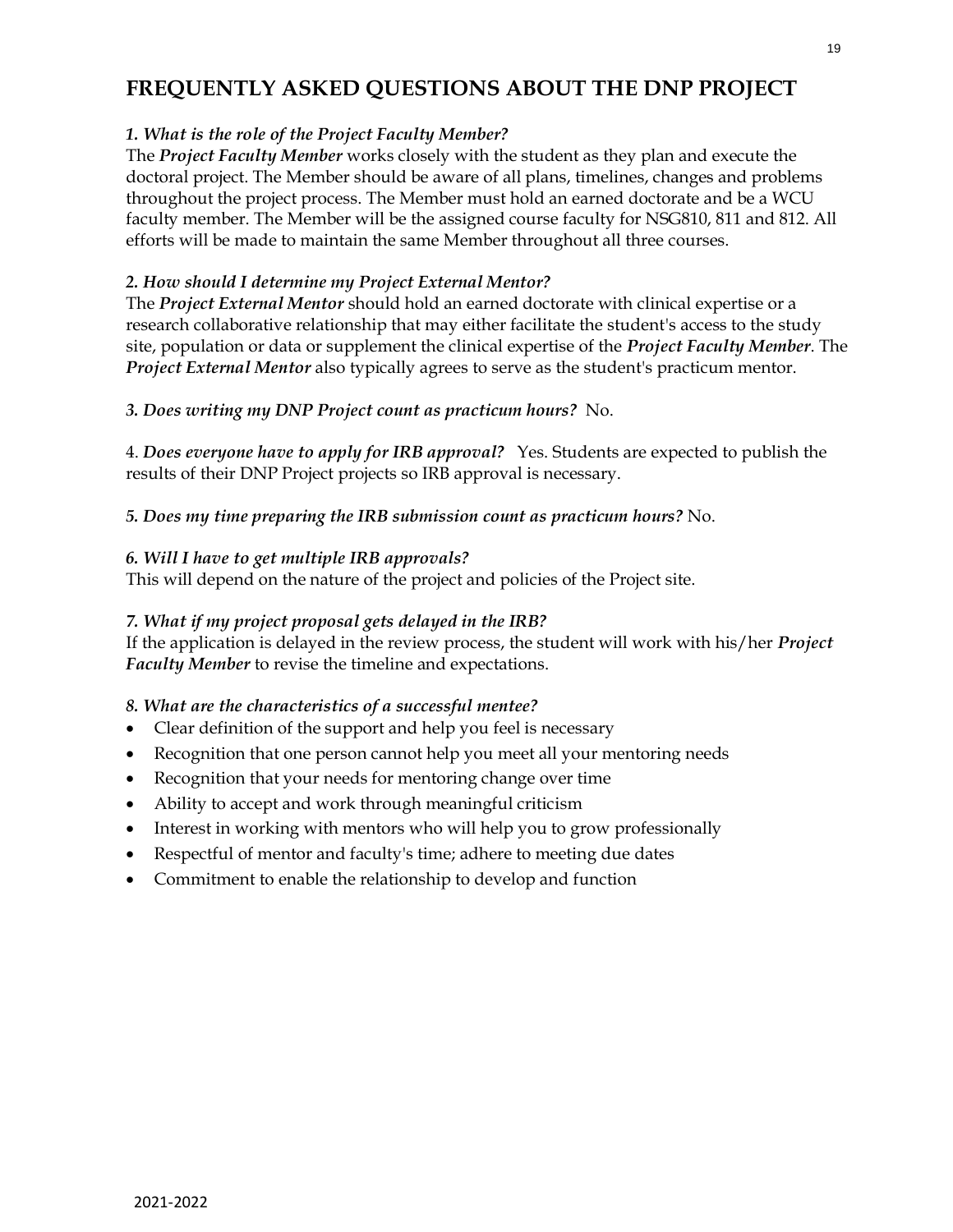### **Thesis/Doctoral Culminating Project – Registration and Research Compliance Form**

This form is required and should be completed by all students who are doing a master's thesis or doctoral culminating project (dissertation, capstone, DNP project). The form serves the following purposes registers your project with the Graduate School, confirms committee chairperson, and aids in research compliance. Advising, as it relates to the project, is at the discretion of the student's advisor/committee chairperson and/or faculty committee.

| $\mathbf{r}$                                                                                              |                                                                    |
|-----------------------------------------------------------------------------------------------------------|--------------------------------------------------------------------|
| Name:                                                                                                     | Student ID#                                                        |
| Phone Number:                                                                                             | <b>WCU Email:</b>                                                  |
| Check one:                                                                                                |                                                                    |
| Master's Thesis [<br><b>DPA</b> Capstone                                                                  | <b>DNP</b> Project<br><b>EdD</b> Dissertation<br>PsyD Dissertation |
| Degree:<br>Anticipated Title of Study:<br><b>Committee Chairperson:</b><br>Brief summary of your project: |                                                                    |
|                                                                                                           |                                                                    |

Do you anticipate any subject interaction (human or animal) as part of this project? If yes, please briefly explain:

Do you plan on disclosing the name of any organization or individual? If yes, please explain:

If your project involves human or animal subjects, has this project already received IRB or IACUC approval? If yes, please provide protocol number and date of approval:

Estimated timeframe for project completion:

**SECTION I**: To be completed by the student

Signature of Student: Signature of Committee Chairperson: Committee Chairperson Contact Information: Date: Anticipated Graduation Date: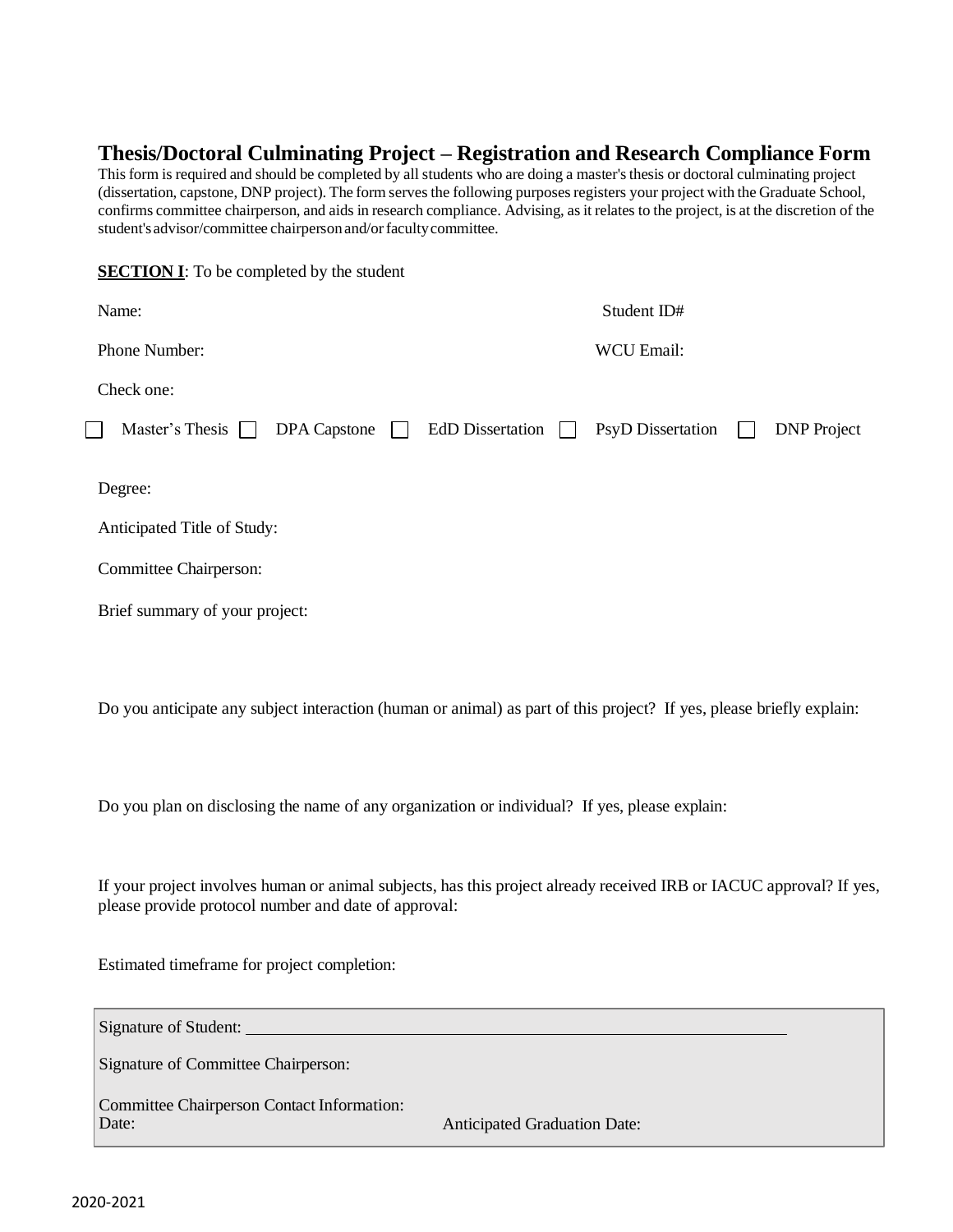**After SECTION I is complete, please send form to** [t](mailto:thesisdoc@wcupa.edu)**[hesisdoc@wcupa.edu](mailto:thesisdoc@wcupa.edu) or deliver to McKelvie Hall, The** Graduate School, 102 W. Rosedale Ave. The graduate school staff will log the project and send the form to the **ORSP representative for Section II.**

**SECTION II:** To be completed by Office of Research & Sponsored Programs (ORSP) Representative

No review required as student already gained appropriate approvals.

**IRB Review Required:**  $\Box$  Yes  $\Box$  No

Animal Care Review Required:  $\Box$  Yes  $\Box$  No

Comments:

| Name & Role: |  |
|--------------|--|
| Signature    |  |
| Date:        |  |

**Please send completed form to [thesisdoc@wcupa.edu](mailto:gradstudy@wcupa.edu) or deliver to McKelvie Hall, The Graduate School, 102 W. Rosedale Ave.**

**Student, committee chairperson, and graduate coordinator will receive an email from the Graduate School** with a copy of the signed form by the next business day after it is received from ORSP. If there are any **concerns with the information communicated through the email or signed form, the student, committee chairperson, or Graduate Coordinator is encouraged to reach out to** [thesisdoc@wcupa.edu](mailto:thesisdoc@wcupa.edu)**.**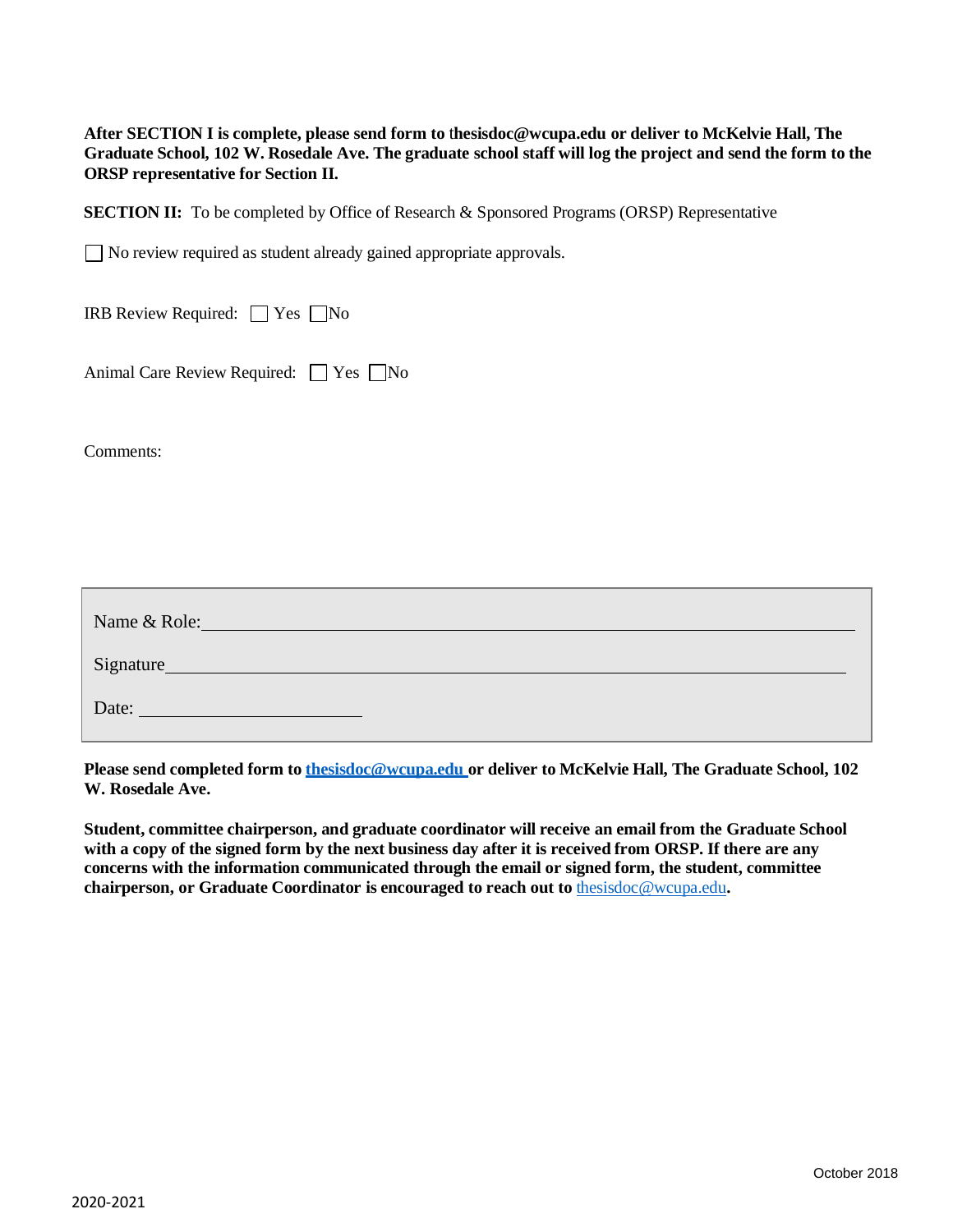# **DNP Project Submission West Chester University of Pennsylvania Digital Commons**

After the final Project Manuscript has been completed and approved by the *Project Faculty Member* and the *Project External Mentor*, students shall submit this to the West Chester University of Pennsylvania Digital Commons. The Graduate School website has all information about the digital commons. The student will communicate directly with the Graduate College for requested revisions and resubmissions. **AFTER** all submissions and approvals, the student will be cleared for graduation.

#### **Graduate School Thesis Processeadlines**

#### **About the Digital Commons**

*West Chester University of Pennsylvania Digital Commons* is a showcase of scholarly works by WCU researchers, faculty and student, a departmental archive and our university press. Scholars at WCU may use it to disseminate, publicize, and archive their work. Researchers and other interested readers from anywhere in the world may use it to discover and keep up-to-date with WCU scholarship. The Commons is a central online system that manages the storage, access and preservation of a variety of materials and formats, including working papers, preprints, post-prints, multimedia teaching materials, books, theses and dissertations.

WCU Digital Commons also supports the publication of electronic journals and other original material. Publication support software includes processes for peer review and communication among editorial boards.

WCU Digital Commons is administered by Francis Harvey Green librarians. Participation in the Commons is open to all WCU faculty, students and staff. Student materials require faculty approval prior to deposit.

Access to materials archived within the repository is free of charge to all users.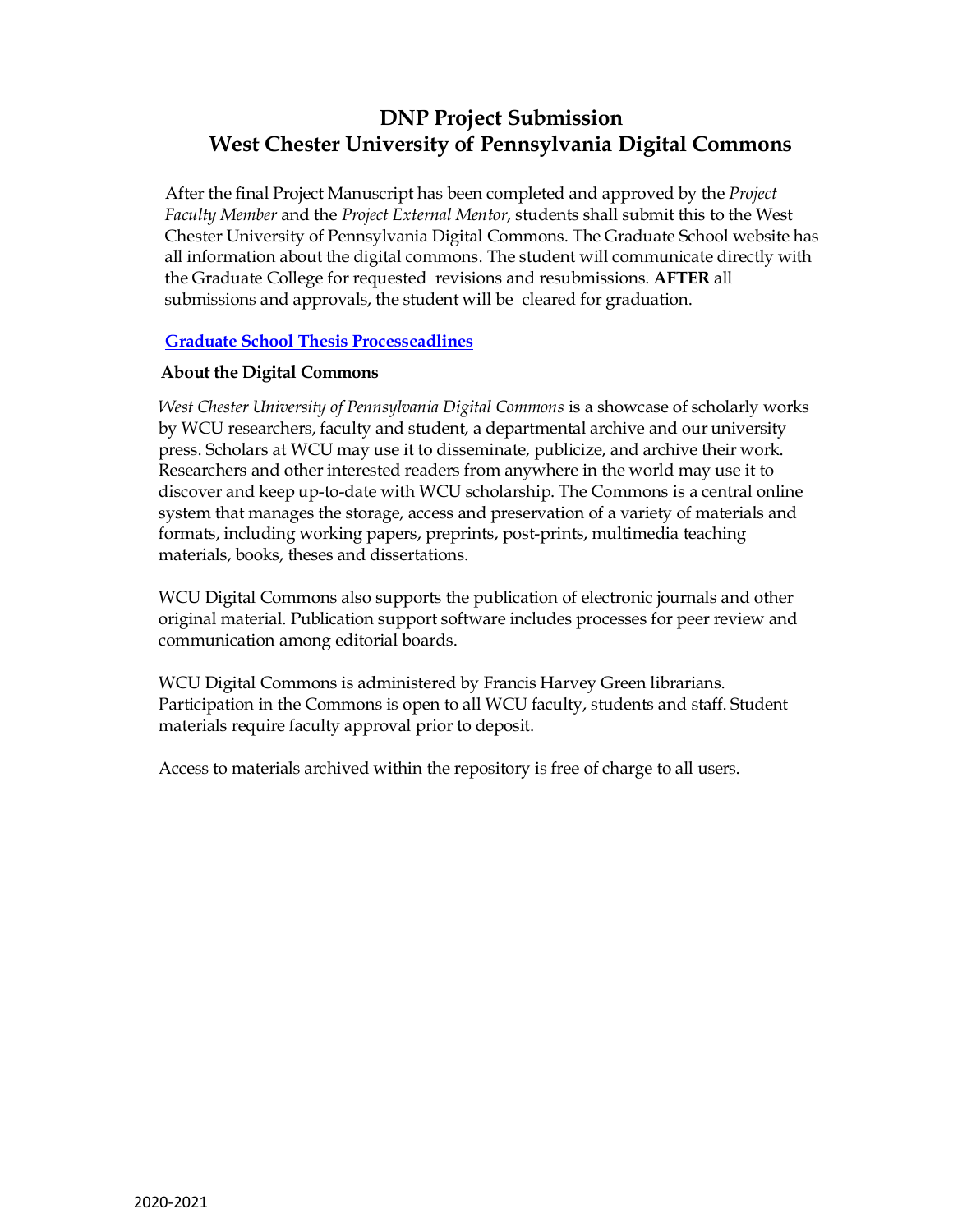# **Highlights of Select Policies & Procedures**

This section only includes highlights of select policies and procedures. Complete details of all policies and procedures can be found in the WCU [Graduate](https://catalog.wcupa.edu/graduate/) [Catalog.](https://catalog.wcupa.edu/graduate/)

# **Enrollment Policy**

[Enrollment](https://catalog.wcupa.edu/graduate/academic-policies-procedures/academic-standing/) Policy: Students have a maximum of six years for degree completion. During that time students are expected to maintain continuous enrollment during fall and spring semesters. Failure to maintain continuous enrollment may affect degree completion due to course availability. Before a semester of nonenrollment, students are encouraged to contact their graduate coordinator, The Graduate School, Financial Aid Office (if applicable), and Center for International Programs (if applicable) to discuss implications of non-enrollment. A maximum of two semesters of non-enrollment are permitted before a student must enroll or request a leave of absence. Students who fail to re-enroll or request a leave of absence are subject to readmission.

- 1. Enrolled
	- a. Enrolled in at least 1 credit-bearing course.
- 2. Non-Enrolled
	- a. Enrolled in 0 hours of credit-bearing courses.
	- b. Students can have up to two consecutive semesters (fall and spring) ofnon-enrollment.
	- c. Students must apply for a Leave of Absence during the second semester of non-enrollment or enroll in credit-bearing courses for the upcoming semester in order to maintain good enrollment status.
- 3. Leave of Absence (LOA)
	- a. Students wishing to be excused from the enrollment policy due to extenuating circumstances must file a formal request for a Leave of Absence. Forms are available on The [Graduate](http://www.wcupa.edu/grad) School website.
	- b. A Leave of Absence is not guaranteed, and students mustrequest the LOA before the start of the semester in which the leave is requested.
	- c. The Leave of Absence form can be found on The [Graduate](https://www.wcupa.edu/_admissions/sch_dgr/) School website.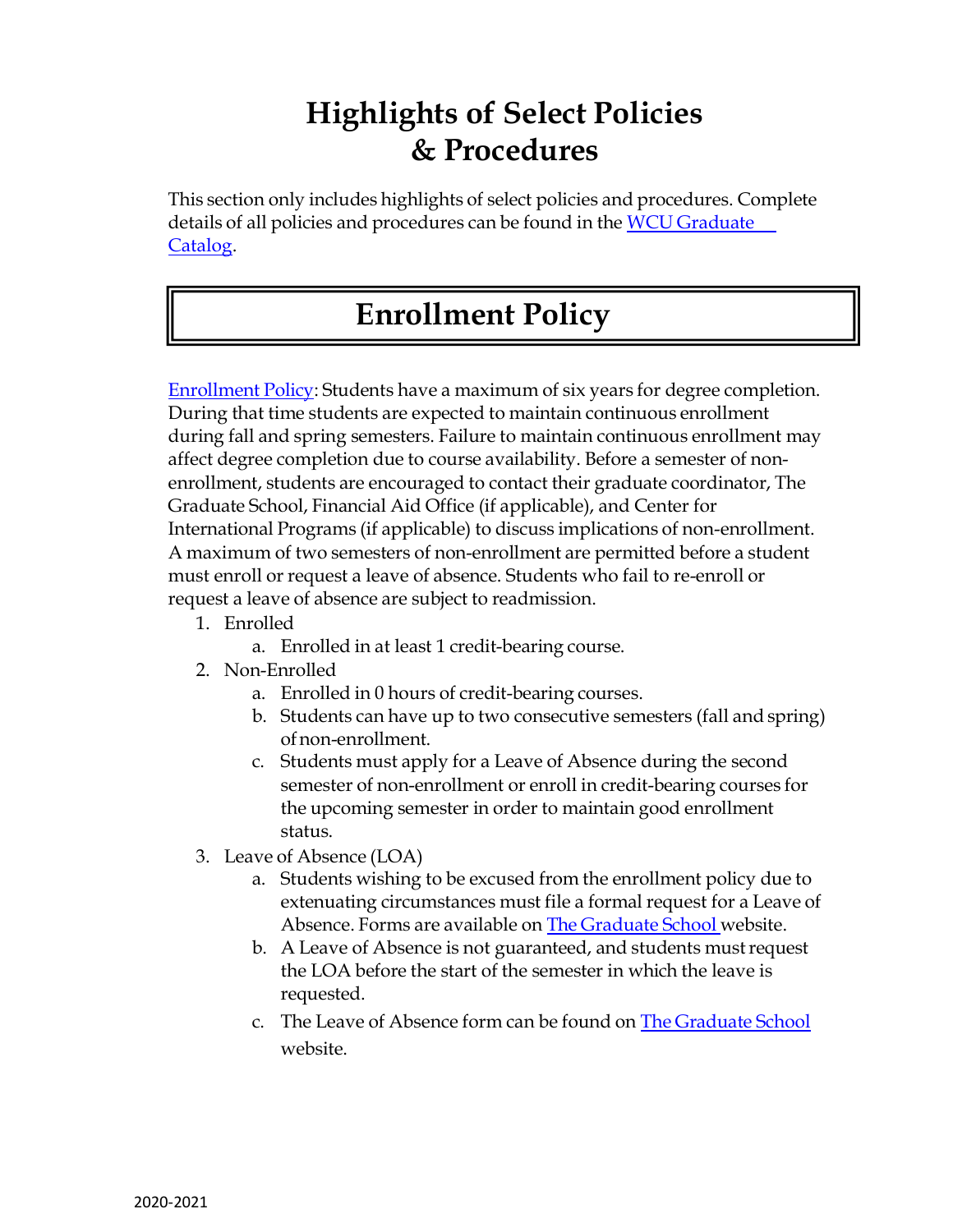# **Grade Information**

Grade [Information:](https://catalog.wcupa.edu/graduate/academic-policies-procedures/grade-) West Chester University does not recognize a grade of D for graduate study. Therefore, any grade below a C- in a graduate course is considered a failure and carries zero quality points.

- IP (In Progress) is given to indicate work in progress and will be used only for protected courses (theses, practicums, internships, recitals, and research reports); see "Removing 'In Progress' Designation."
- NG (No Grade) is given when a student fails to complete course requirements by the end of a semester and a time extension is grantedby the instructor; see "Removing 'No Grade' Designation."
- W (Withdrawal) is given when a student withdraws from a course between the end of the first and the end of the ninth class week of the semester or the equivalent in summer sessions.

# **Change of Grade Policy**

Course grades are awarded by the professor of record and reported to the university registrar. These grades, other than NG or IP, are considered final, but may be changed at the discretion of the faculty member within 9 weeks from the start of the subsequent Fall or Spring semester. Any change submitted after that date requires approval of the Provost or their designee. Appropriate justifications for changing a final course grade include, but are not limited to:

- Computational error
- Completion of course work missed during the semester
- Other

Deadlines for NG and IP Grade Changes

- NG Grades
	- o For graduate classes, NG grades must be replaced by a final grade by the end of the 14th week of the subsequent Fall or Spring semester, or they will automatically change to an F.
- IP Grades
	- o For graduate classes, IP grades must be replaced by the final grade by the end of the 14th week of the equivalent semester in the following year.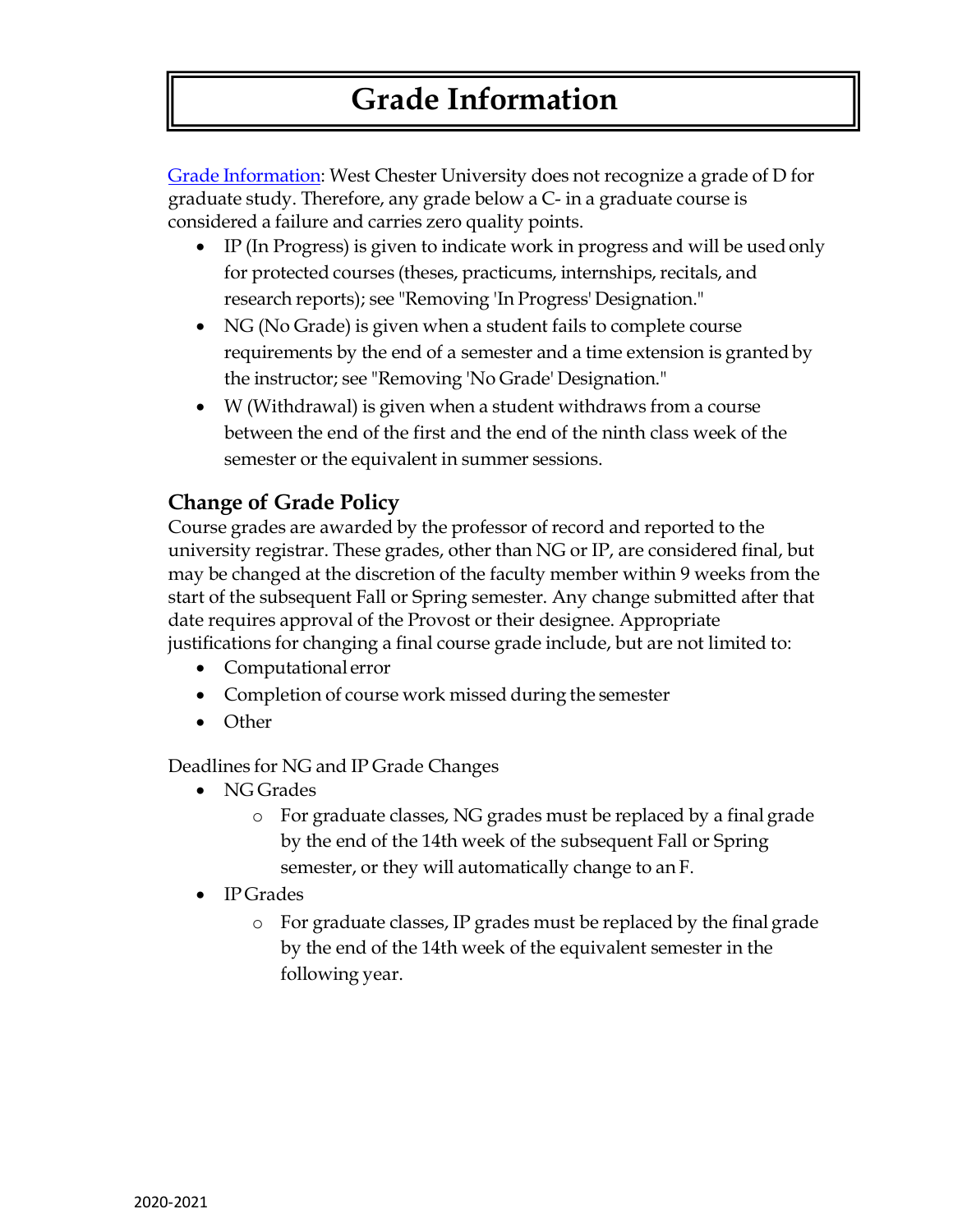[Academic](https://catalog.wcupa.edu/graduate/academic-policies-procedures/academic-standing/) Standing: Graduate students whose cumulative grade point average falls below 3.00 will be placed on academic probation. Graduate students must raise their GPA to 3.00 by the end of the next semester (or full summer term) in which they register. An additional probationary semester may be granted at the discretion of the graduate dean. If a student fails to meet the conditions of academic probation, they will be dismissed. Graduate students earning a cumulative GPA of 2.00 or lower will be dismissed from their graduate program without a probationary period. Graduate students admitted provisionally who fail to meet the provisions of admission are subject to dismissal.

A graduate student earning an F grade in any course will be dismissed. Departments/programs reserve the right to establish an official policy in which students are not dismissed for an F grade. An F earned at West Chester University may not be made up at another institution of higher learning for the same course.

# **Academic Integrity**

[Academic](https://catalog.wcupa.edu/graduate/academic-policies-procedures/academic-standing/) Integrity: Any situation involving a violation of academic integrity is of major concern to the University. Faculty members preserve and transmit the values of the academic community through example in their own academic pursuits and through the learning environment that they create for their students. They are expected to instill in their students a respect for integrity and an understanding of the importance of honesty within their chosen profession. Faculty must also take measures to discourage student academic dishonesty.

Commitment to maintaining and encouraging high standards of academic integrity is demonstrated in many ways. One way is through the establishment of policies and procedures governing violation of the standards of academic integrity. The following policies, procedures, and definitions are intended to help faculty meet these responsibilities.

First, the instructor has both the right and responsibility to demand academic honesty if a student is to remain in good standing in the course and is to be evaluated fairly by the instructor. A grade certifies both knowledge and a standard of academic integrity. It is essential that the instructor retain the right to set the minimum academic penalty for academic dishonesty in a course, subject to the appeal rights of a student.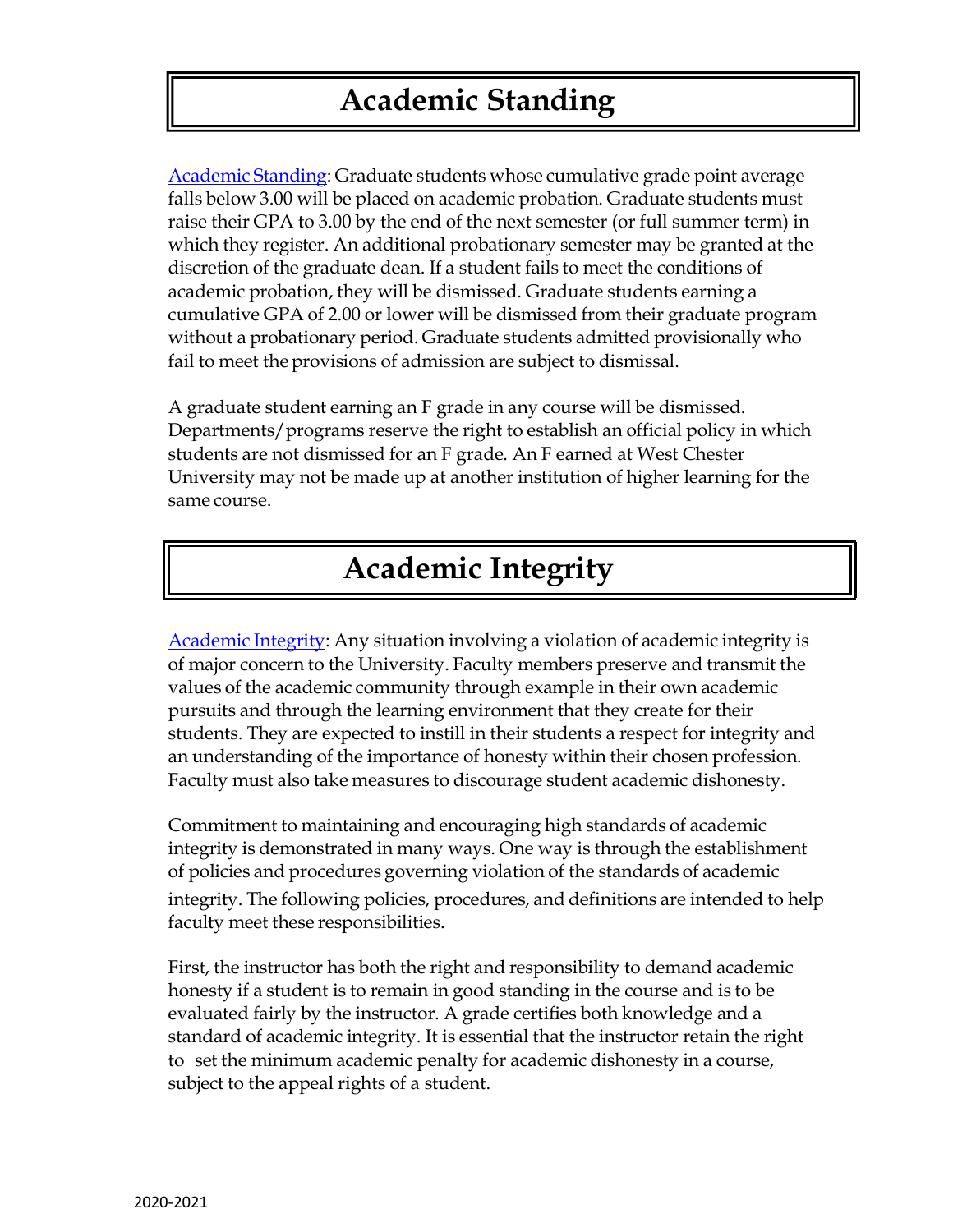Second, cheating is not just a matter between an instructor and student in a specific course. While it is the right and duty of the instructor to set minimum penalties for dishonesty in a particular course, the University is responsible for the minimum standards of academic integrity and achievement on which degrees are based. It is the University that permits students to remain members of the academic community and finally certifies that students have attained sufficient academic credit and exhibited acceptable standards of conduct to entitle them to a degree.

Third, students accused of academic dishonesty have the right to have their case heard in a fair and impartial manner, with all the safeguards available within the bounds of due process.

# **Course Policies**

# **[Course Policies](https://catalog.wcupa.edu/graduate/academic-policies-procedures/academic-standing/)**

# **Course Repeat Policy**

Graduate students may repeat up to two courses, which are being applied to their degree. Courses may be repeated only once. Both grades earned for a course will remain on the student's record; however, the most recent grade (whether it is higher or lower) will be used in the GPA calculation.

This policy also applies to courses taken at the undergraduate level and applied to the graduate degree or certificate or teacher certification program, or taken as a prerequisite for the Program.

# **Graduation and Degree Requirements**

Graduation and Degree [Requirements:](https://catalog.wcupa.edu/graduate/academic-policies-procedures/graduation-degree-requirements/) Each candidate for a graduate degree must apply to graduate on myWCU. An automatic fee of \$99 will be added to their account. The following aredeadline dates for applying to graduate:

- May graduation February 1
- August graduation June 1
- December graduation October 1

*DNP students will be eligible to process in Graduate Commencement after the completion of all doctoral courses and requirements have been met.*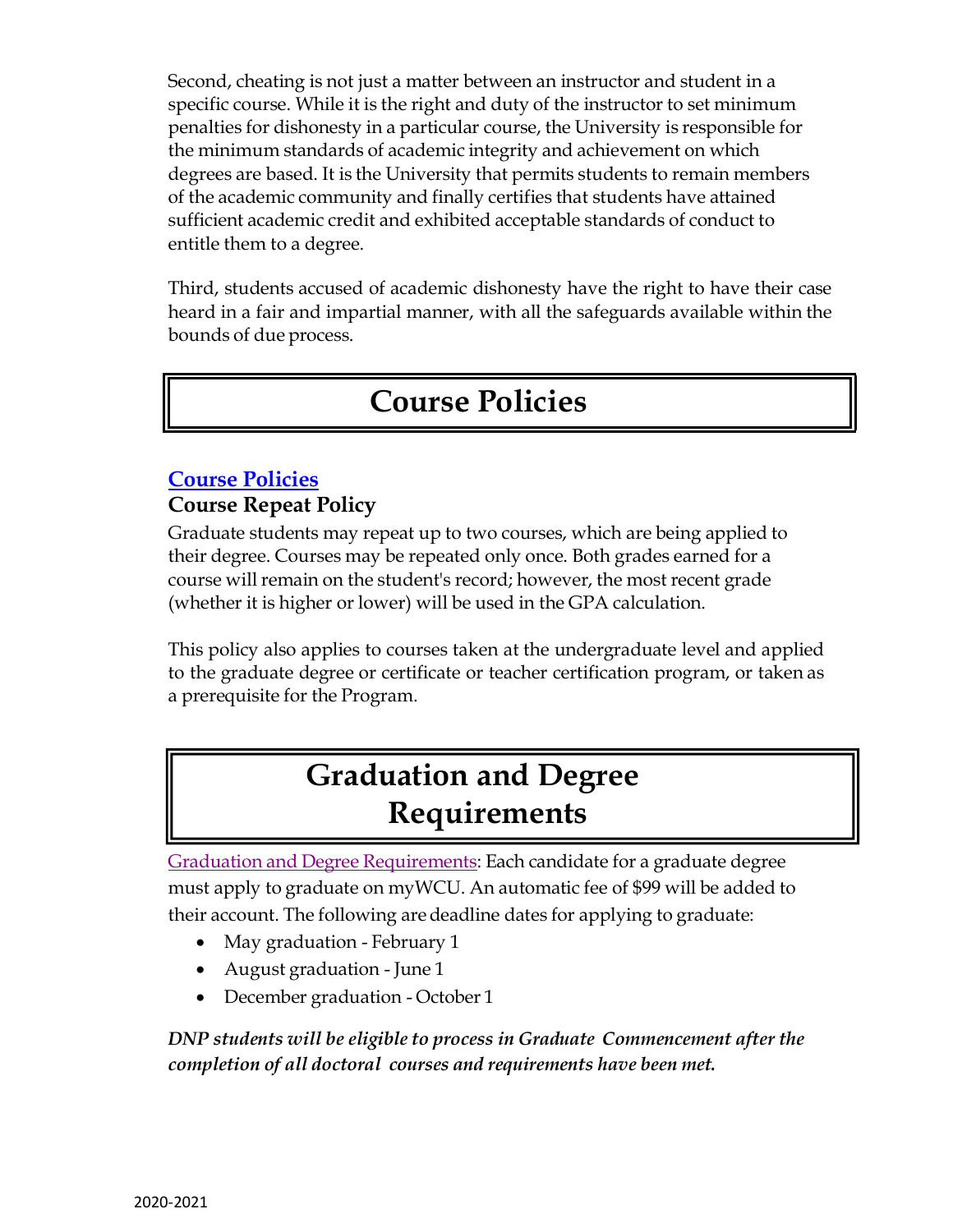# **University Services and StudentLife**

[Resources](https://catalog.wcupa.edu/graduate/university-services-%20student-life/) include Campus Services, Graduate Student Life, Health and Counseling Services, Office of Services for Students with Disabilities, Office of Student Conduct, Public Safety, Student Living, and Transportation.

The [Graduate](https://www.wcupa.edu/_admissions/sch_dgr/gsa/) School is located in McKelvie Hall on Rosedale Avenue. Students may utilize the office for schedules and forms for registration, leave of absence, degree candidacy, and graduation. The telephone number is 610- 436-2943 and the hours are Monday - Friday 8:30 a.m. to 4:30 p.m.

# **Graduate Student Association (GSA)**

The Graduate Student Association (GSA) is the student government of all people enrolled in graduate programs. The primary objective of GSA is to promote the overall well-being of graduate students at West Chester University. The GSA mission statement is as follows: The Graduate Student Association of West Chester University is a representative body through which the graduate students express their common concerns for the welfare of the student body, as well as for the continued progress and betterment of graduate studies at West Chester University. GSA achieves these goals through a number of methods:

- Serving on various University committees
- Maintaining a close relationship with graduate students
- Reimbursing students for conference attendance and participation
- Hosting career development workshops for students interested in entering the workforce and pursuing further academic degrees
- Holding social events for graduate students

All graduate students are members of the association by virtue of their graduate status. The GSA office is located in McKelvie Hall and can be reached at [gsa@wcupa.edu.](mailto:gsa@wcupa.edu) For more information, go to the websit[e Graduate](https://www.wcupa.edu/_admissions/sch_dgr/gsa/) Student [Association](https://www.wcupa.edu/_admissions/sch_dgr/gsa/)

# **New Graduate Students**

Congratulations on your recent acceptance to West Chester University as a new graduate student! We look forward to having you as part of our community and are excited to see you succeed in this next stage in your education. Whether you are straight out of college, switching careers, or looking to increase your current potential, the West Chester University staff is here to help you along the way. Start here as a new [graduate](https://wcupa.edu/_admissions/SCH_DGR/newGradStudents.aspx) student and then find a [guide o](https://wcupa.edu/_admissions/SCH_DGR/documents/GraduateStudentResources_DRAFT1.pdf)f helpful links and resources.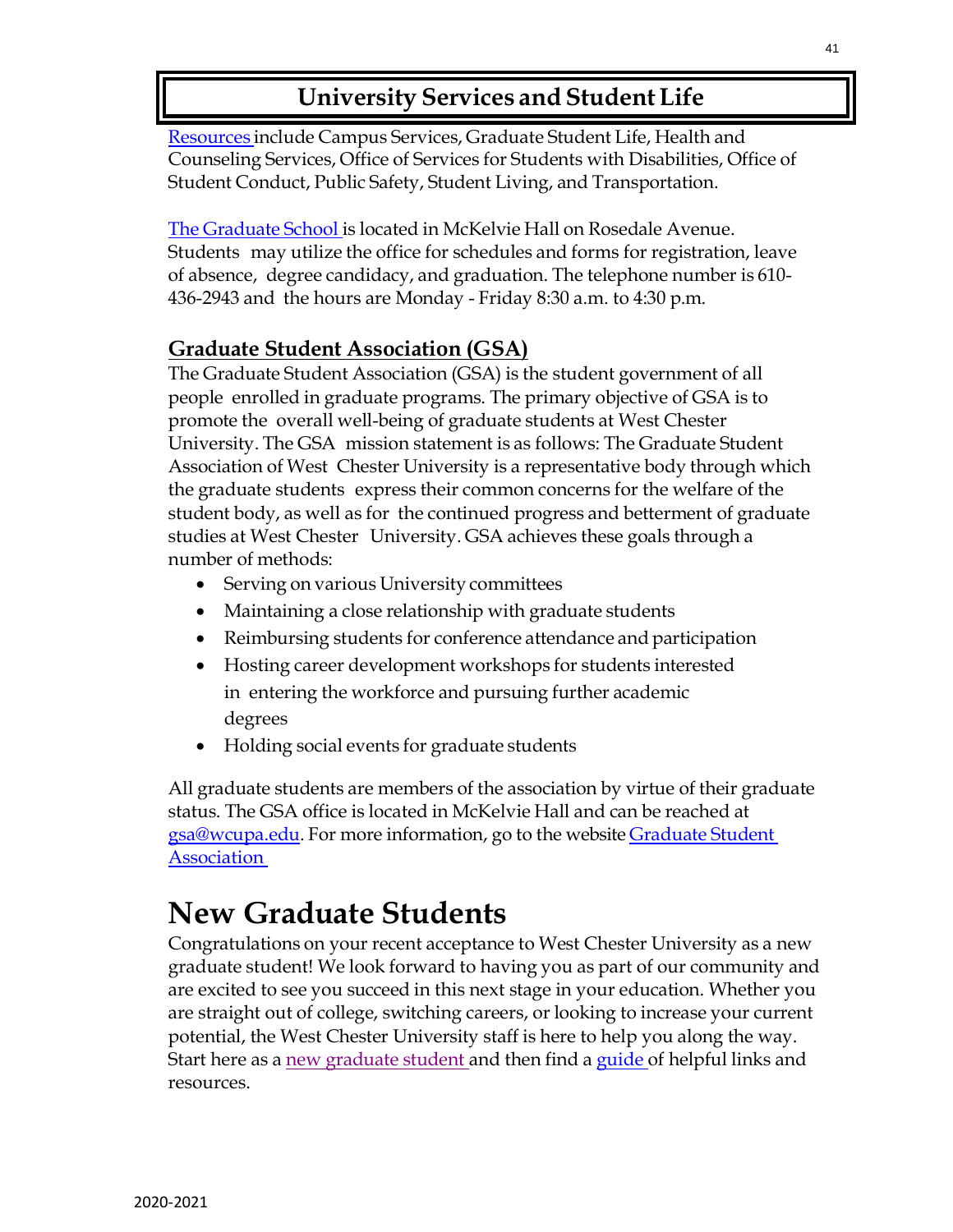# **Distance Education Support**

#### **General Technical Support**:

Contact the WCU IT [Helpdesk](https://wcupa.edu/infoservices/)[,](https://wcupa.edu/infoservices/) call 610-436-3350, email [helpdesk@wcupa.edu](mailto:helpdesk@wcupa.edu)

#### **D2L Technical Support:** Contact [WCU D2L](https://wcupa.edu/infoservices/d2lServices/) Services, call 610-436-3350, email [d2l@wcupa.edu](mailto:d2l@wcupa.edu)

#### **Distance Education Support:**

Contact Distance [Education,](https://www.wcupa.edu/distanceed/) call 610-436-3373, email [distanceed@wcupa.edu](mailto:distanceed@wcupa.edu)

#### **Hours:**

Monday to Thursday 8:00am to 8:00pm Friday 8:00am to 4:30pm Sunday 12:00 to 8:00 pm

# **Technical Requirements and Considerations**

Computer [Requirements](https://www.wcupa.edu/infoServices/distanceEd/techRequirements.aspx)

# **Important Student Links:**

- [Basics](https://apastyle.apa.org/learn/tutorials/basics-tutorial) of APA Style
- [Purdue](https://owl.purdue.edu/owl/research_and_citation/apa_style/apa_formatting_and_style_guide/general_format.html) Owl APA
- Library [Services](https://library.wcupa.edu/friendly.php?s=distance) for DE
- How to... in the library
- DNP [Resource](https://d2l.wcupa.edu/d2l/home/1961774) Site